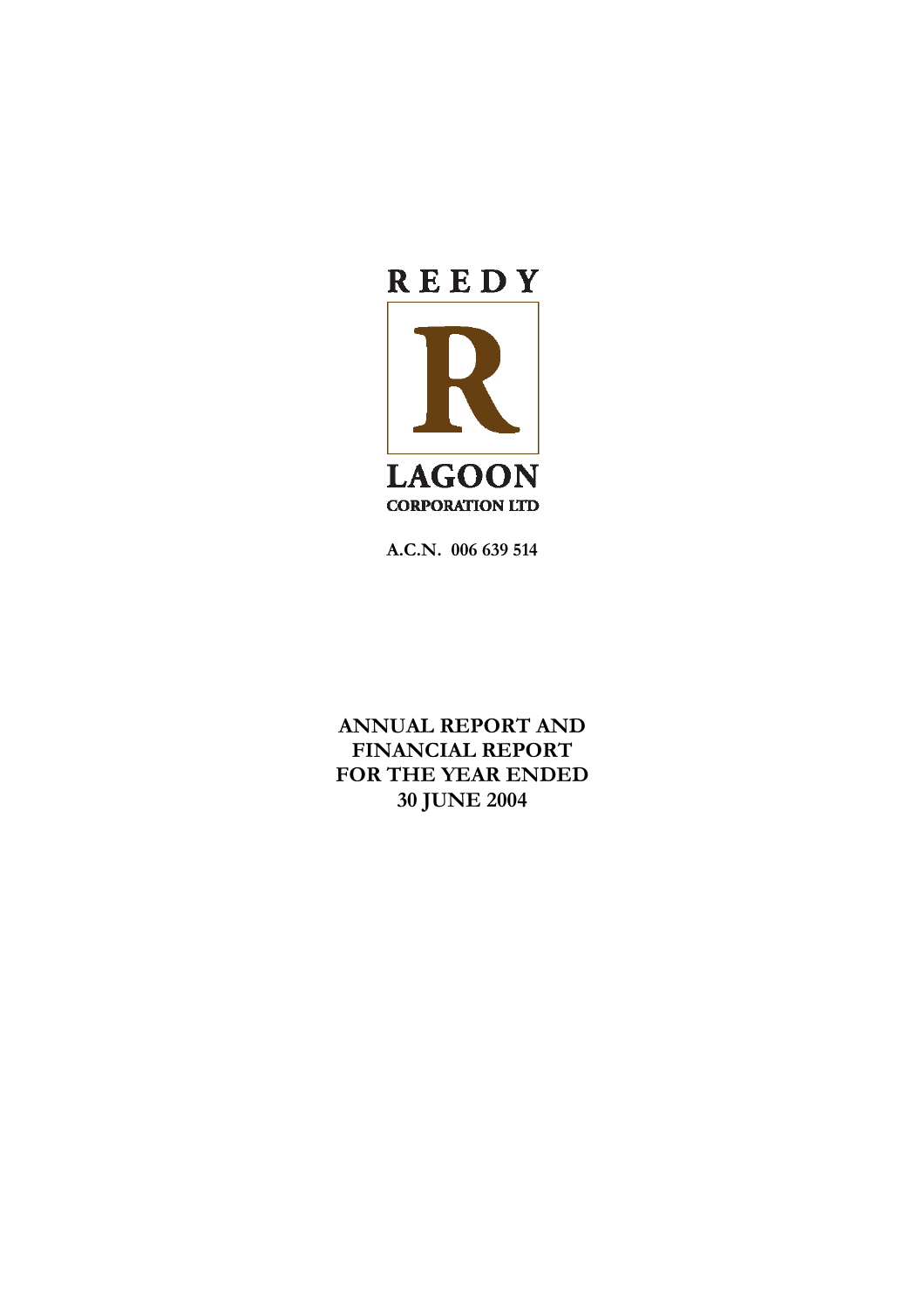## **CONTENTS**

| <b>CORPORATE DIRECTORY</b>                                                                        | $\mathbf{1}$                  |
|---------------------------------------------------------------------------------------------------|-------------------------------|
| ANNUAL REVIEW                                                                                     | $\overline{2}$                |
| Diamond Exploration<br>Copper - Gold Exploration<br><b>Gold Exploration</b><br>Other developments | $\overline{2}$<br>3<br>4<br>6 |
| <b>TENEMENT SCHEDULE</b>                                                                          | 8                             |
| DIRECTORS' REPORT                                                                                 | 9                             |
| STATEMENTS OF FINANCIAL PERFORMANCE                                                               | 14                            |
| STATEMENTS OF FINANCIAL POSITION                                                                  | 15                            |
| STATEMENTS OF CASH FLOWS                                                                          | 16                            |
| NOTES TO AND FORMING PART OF THE FINANCIAL STATEMENTS                                             | 17                            |
| DIRECTORS' DECLARATION                                                                            | 32                            |
| <b>INDEPENDENT AUDIT REPORT</b>                                                                   | 33                            |
| SHAREHOLDER INFORMATION                                                                           | 34                            |
| NOTICE OF ANNUAL GENERAL MEETING                                                                  | 35                            |
| <b>PROXY FORM</b>                                                                                 | 37                            |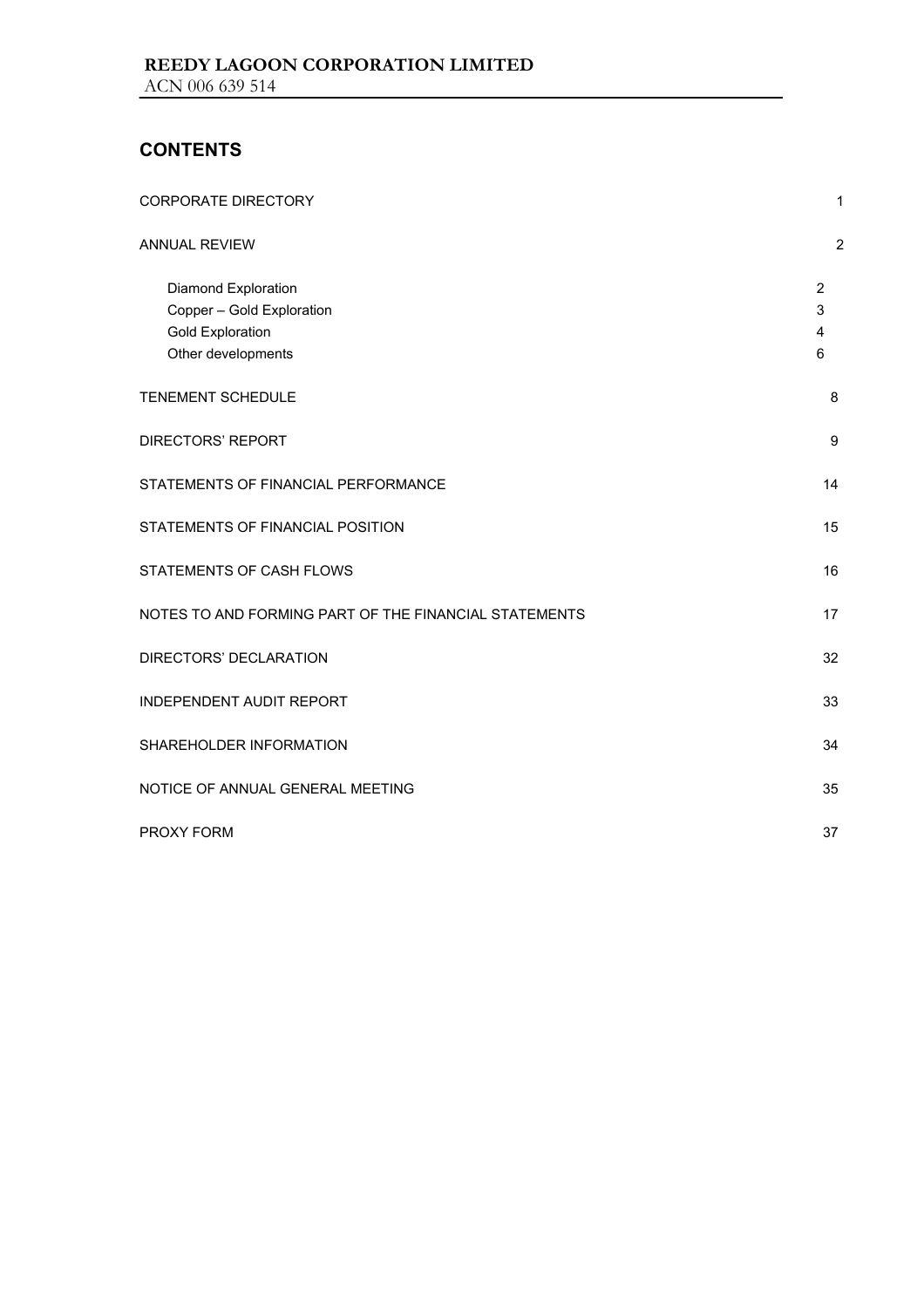## **CORPORATE DIRECTORY**

#### **DIRECTORS**

Geof Fethers (executive chairman & managing director) Hugh Rutter (executive) Andrew Watson (non-executive) Adrian Wischer (non- executive)

#### **COMPANY SECRETARY**

Dermot Coleman

#### **REGISTERED OFFICE**

Suite 2, 337A Lennox Street Richmond, Victoria 3121

Telephone: (03) 8420 6280 Facsimile: (03) 8420 6299 Website: www.reedylagoon.com.au E-mail: info@reedylagoon.com.au

#### **SHARE REGISTRY**

Nexia Alexander & Spencer 12A/440 Collins Street Melbourne, Victoria 3000

Telephone: (03) 9602 2388 Facsimile: (03) 9670 8325

*Registers of issued ordinary shares and options held at this address* 

#### **ANNUAL GENERAL MEETING**

The Company's 2004 Annual General Meeting will be held at the Company's office Suite 2, 337A Lennox Street Richmond, Victoria

On Monday 8 November 2004 Commencing at **10.30 am**

#### **SOLICITORS**

Mallesons Stephen Jaques Level 28 Rialto 525 Collins Street Melbourne, Victoria 3000

#### **TAX AGENTS AND ADVISERS**

Nexia Alexander & Spencer Level 12A 440 Collins Street Melbourne, Victoria 3000

#### **AUDITOR**

KPMG Level 4 161 Collins Street Melbourne, Victoria 3000

#### **BANKERS**

Bank Of Melbourne Limited 360 Collins Street Melbourne, Victoria, 3000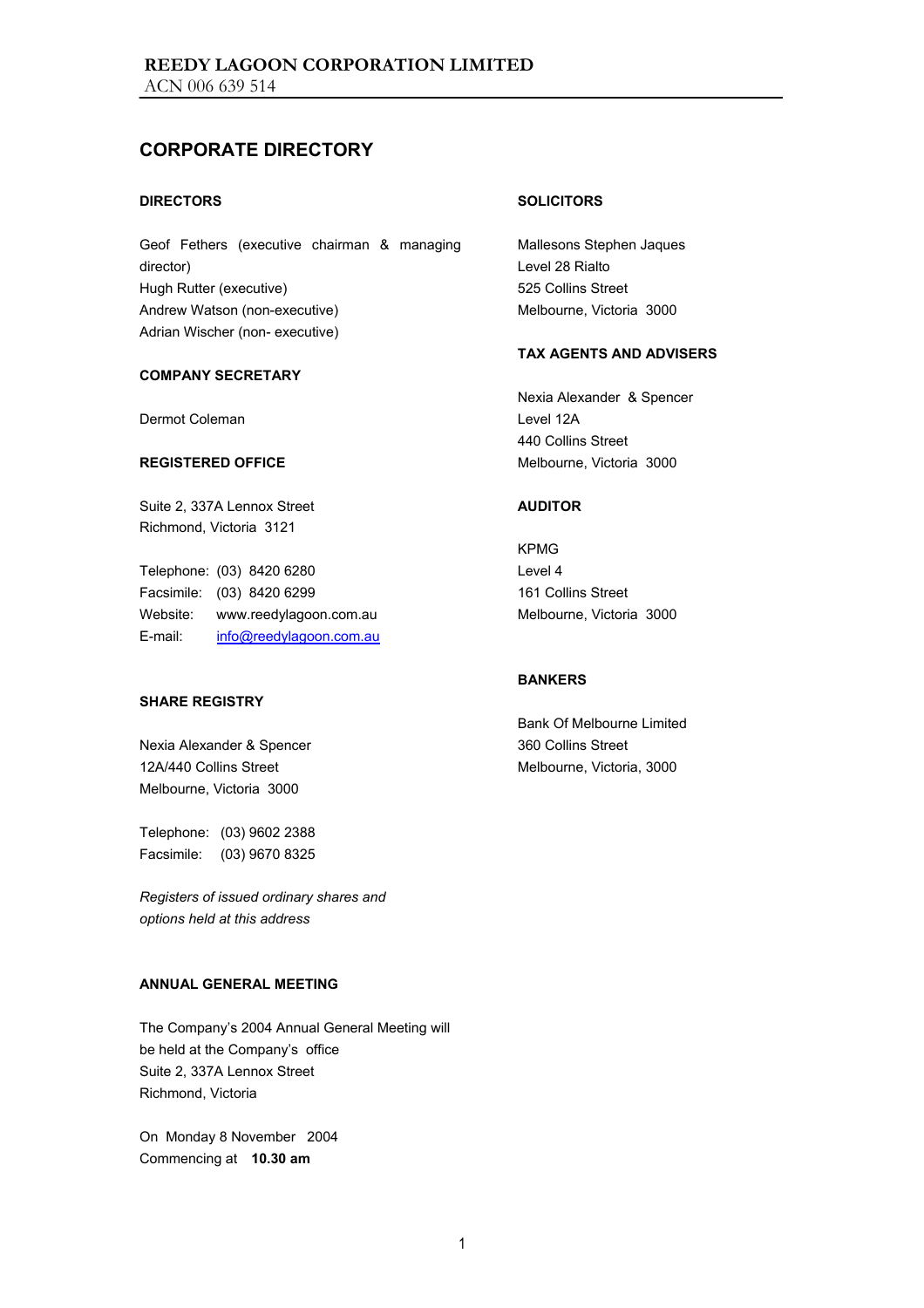Substantial exploration was conducted at three of our five main projects during the eighteenth Annual Report period. Major components of this exploration included three drill programmes and a detailed gravity survey.

Results from these activities provide data which contribute evidence for the mineralizing systems which Reedy Lagoon is seeking to prove. It is now possible that limited additional work may establish the presence of very large potentially economic mineral systems at our three most advanced projects.

Reedy Lagoon's objective remains to discover economic mineralization and use joint venture arrangements to deliver free-carried interests in projects with long-term production potential.

#### **Diamond Exploration**

**Edward Creek Project– Diamonds** (including Edward Creek, Krystal & Balta prospects) *(see also Edward Creek Base Metals)* 

During the report period Diamond Indicator Minerals ("DIM"s) were recovered from :

- drill samples from 4 mud holes drilled into 2 potential kimberlite targets (WK16, WK57), and
- surface samples recovered from 2 potential kimberlite targets (WK58, WK59).

Results from the drilling at WK57 include the intersection of a clay, interpreted to be a weathered rock, containing numerous DIMs. These DIMs comprise mainly "possibly kimberlitic chromian spinel" and rare picroilmenite. This clay may be derived from a sill or a tuff related to a kimberlite intrusion and may prove to be a key to identifying the first kimberlite in the area. WK57 is located within 4 km of sites from which diamonds have previously been recovered from bulk samples ("Diamond Sites").

Results from the surface sampling at WK58 and WK59 further establish these two potential kimberlite targets. WK58 and WK59 are 300 m apart and each about 500 m in diameter. They are located approximately 6 km from WK57. Importantly, whilst abundant picroilmenite grains are known in the vicinity of WK57, the DIM's from WK58 and WK59 include pyrope garnet and "possibly kimberlitic chromian spinel" – no picroilmenite was recovered. Separate kimberlites are therefore likely to be the source of the DIMs recovered from the WK58/59 area and the WK57 area.

Exploration to date has identified abundant Diamond Indicator Minerals ("DIMs") which strongly suggests the presence of kimberlite source rocks within the Project Area. DIMs are minerals which have chemical compositions indicative of potentially diamond bearing rocks. The data base which supports the ongoing activities at this project includes 9 macro diamonds, over 5,000 picroilmenite grains (including abundant grains with chemical compositions diagnostic of kimberlite – a rare type of volcanic rock capable of containing diamonds), over 700 chromian spinel grains, over 200 pyrope garnet grains and over 24 chrome diopside grains. Statistical numbers of these picroilmenite and pyrope grains display surface textures indicative of small travel distances.

High priority drill targets include WK09, WK16, WK57, WK58, WK59 and the "Gauntlet" (WK20). The Gauntlet is a shallow crater measuring 1,000 metres in diameter located 3 km from the Diamond Sites. Drilling conducted in previous periods at the Gauntlet has recovered chromian spinel grains with compositions similar to those of chromites found in diamond bearing rocks. Additional deeper drilling is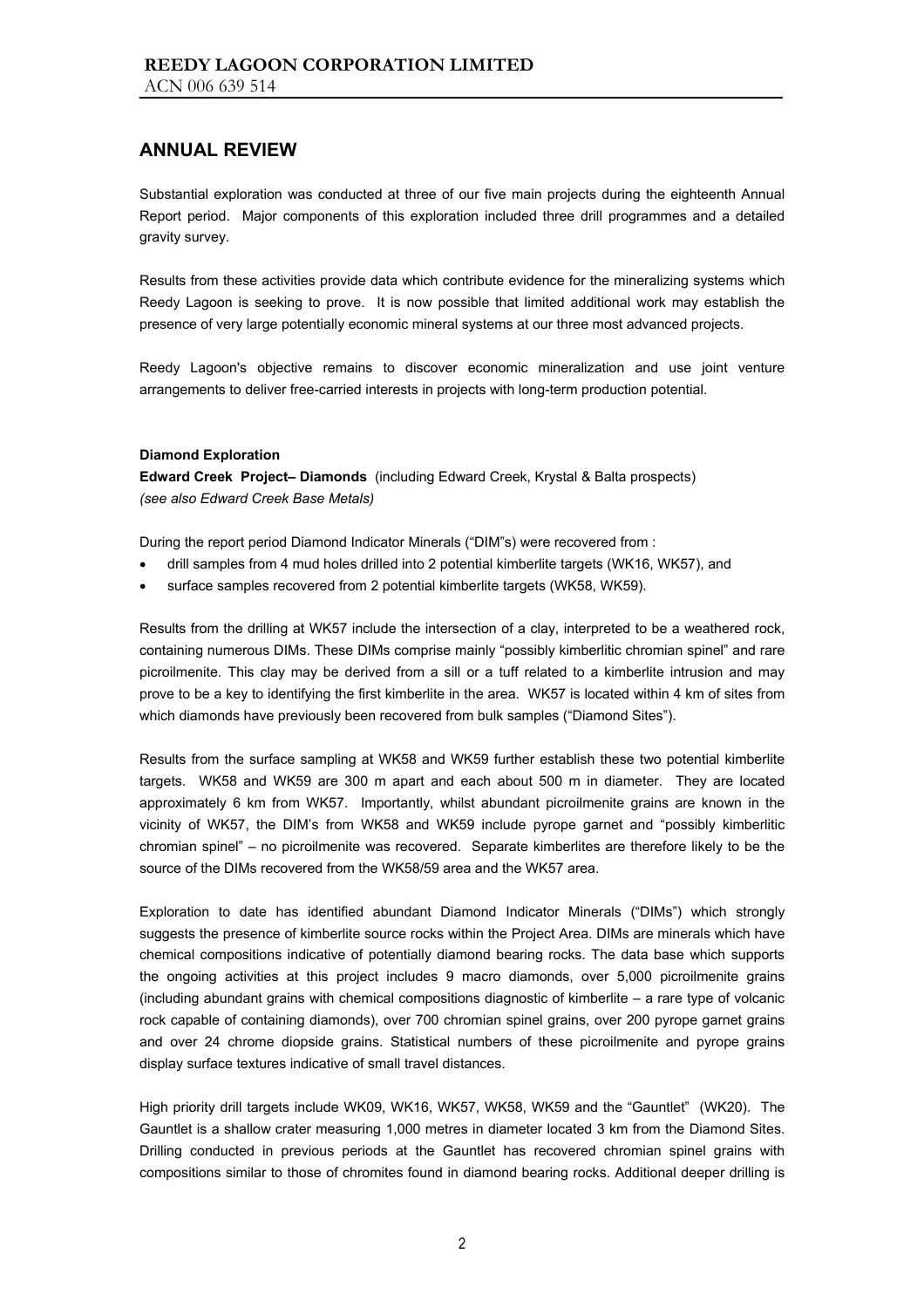planned to determine whether kimberlite rocks exist at the Gauntlet – no definitive identification of the material drilled to date has been possible and deep chemical weathering is a feature of the region.

The Edward Creek Diamond Project is located 750 km NNW from Adelaide in South Australia. The Project area is secured by EL 3250 (EL 2622) and ELs 2755 & 2892 and covers an area of 1,328 square kilometres.

#### **Reedy Lagoon Project – Diamonds**

Lack of funding precluded the commencement of heritage surveys which are necessary before any field work can be undertaken. Five groups of people have lodged native title claims for the Reedy Lagoon project area. Heritage surveys will be planned with each of these groups of people to ensure that the Company's activities do not interfere with any sites found to be significant.

No field exploration was conducted during the report period.

The Diamond Indicator Mineral ("DIM") distribution from EL 2798 includes 213 pyrope garnets, 56 picroilmenite and 15 chrome diopside grains. Two macro diamonds have also been recovered from the licence area supporting the potential for the area to contain a diamond bearing source rock.

The Reedy Lagoon project is located in the middle of South Australia and about 150 km south from our Edward Creek project. The Project area is secured by EL 2798 and covers an area of 238 square kilometres.

**Copper – Gold Exploration.**  *Edward Creek Base Metal Joint Venture ("ECBMJV") RLC 20% free carried (see also Edward Creek Diamonds)* 

During the report period the Herakleion Iron-Oxide Copper-Gold ("IOCG") target was investigated by :

- diamond drilling
	- HD-01 drilled to 69.8 metres depth
	- HD-02 drilled to 399.25 metres depth.
- ground gravity survey : 10 km x 7 km area gridded on 200 m x 200 m grid for 1,876 stations.

The Herakleion target is defined by a gravity anomaly measuring 6 km x 3 km in the horizontal plane. The exploration objective at Herakleion is to determine whether or not the identified gravity anomaly is caused by rocks associated with IOCG mineralization of the Olympic Dam type.

At the time of drilling HD-01 and HD-02 the target depth interpreted from our 2001 gravity survey data was 150 m to 250 m below surface. HD-02 was drilled to almost 400 metres.

Drill hole HD-02 did not penetrate the cover sequences expected to overlie the target high density rocks. Under RLC's exploration model the high density rocks are expected to be iron rich breccias of a similar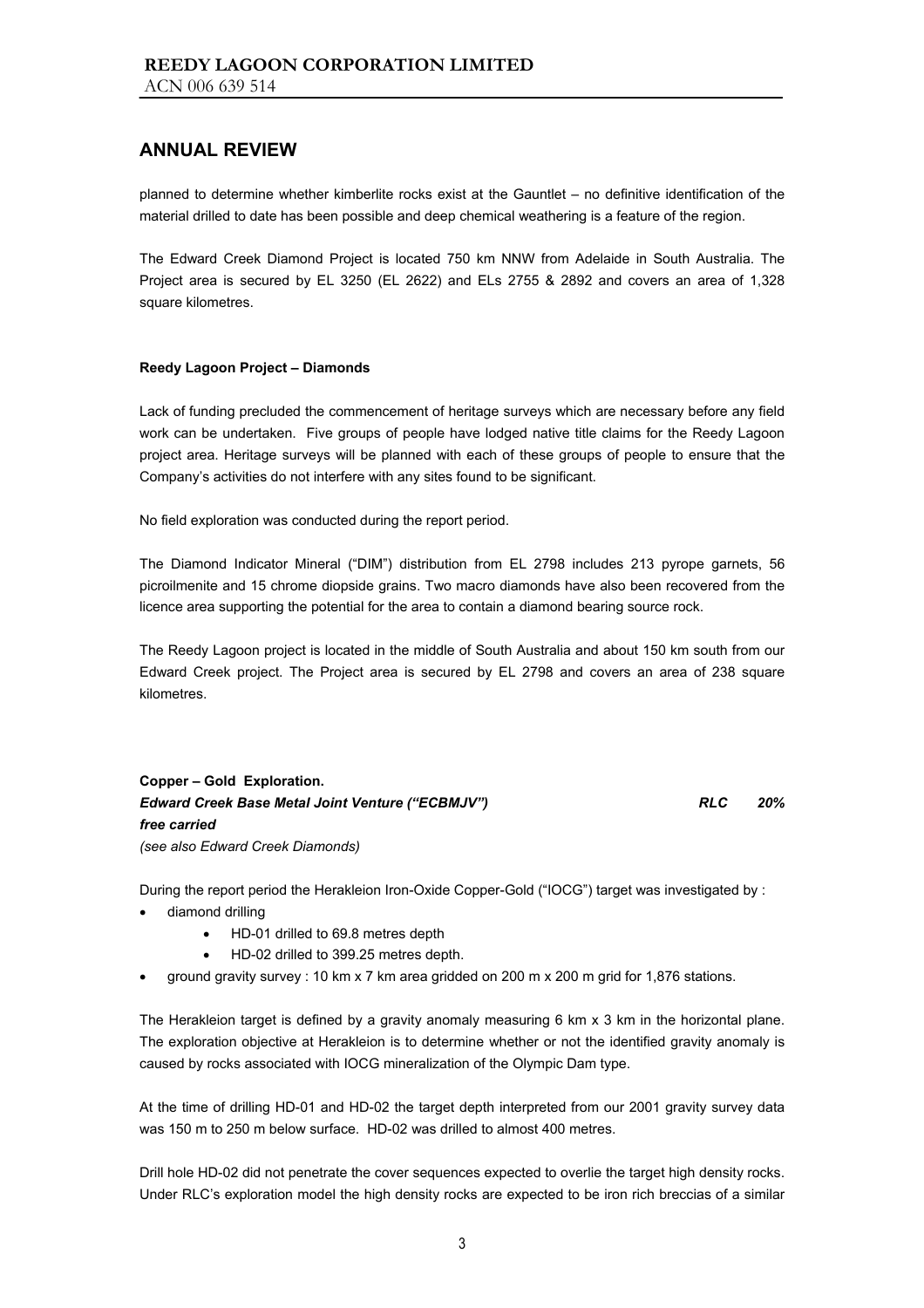age to those that host the Olympic Dam mine. The Olympic Dam mine is associated with iron rich breccias that were formed some 1550 to 1600 million years ago. "Cover sequences" at Herakleion can be considered to be rocks younger than 1500 million years old. Such rocks are younger than the age of the Olympic Dam mineralization and therefore non prospective for Olympic Dam type mineralization. Rocks older than about 1500 million years are prospective for Olympic Dam mineralization and are generally distinctive in that they are either metamorphic or recognisable granites. These rocks are referred to by RLC at Herakleion as "basement rocks". It is within these rocks that RLC hopes to identify a large column / pipe of iron rich-breccias causing the gravity anomaly – and having potential to be associated with Olympic Dam type mineralization.

Metamorphosed rocks were intersected over the interval 120 m to 200 m below surface in drill hole HD-02. These rocks are considered by RLC to be basement rocks which have been detached and transported from their original location. Analysis of these metamorphosed rocks identified elevated copper, uranium, light rare earth elements, fluorine, barium and cobalt. These elements are known to occur in high concentrations within parts of the Olympic Dam orebody, their identification in core from HD-02 is encouraging.

In order to better define the target gravity anomaly and better understand the results from drill hole HD-02, a more detailed gravity survey was completed over the Herakleion prospect area. Data collected by this survey has enabled far greater structural detail to be interpreted and more accurate depth to target estimates to be calculated. HD-02 is sited within one of four high density "pods" identified in the latest gravity data. These "pods" of high density rocks are part of a 6 km x 3 km target area of anomalously dense rocks.

The depth to target at HD-02 is now calculated at 450 – 475 metres. Our joint venture partners have elected to fund a subsequent drill programme which aims to re-enter and extend HD-02 to 600 m depth as soon as a drill rig can be mobilized to the site.

The Edward Creek Base Metals Project is located 750 km NNW from Adelaide in South Australia. It is approximately 250 km north west from the Olympic Dam mine and 150 km north east from Prominent Hill. Prominent Hill is a major new copper-gold discovery, being developed by Minotaur Resources Limited and Oxiana Limited, with an inferred resource of 60Mt at 1.9% copper and 0.5gpt gold. The Edward Creek Base Metals Project area is secured by EL 3250 (EL 2622) and covers an area of 440 square kilometres.

#### **Gold Exploration Chiltern Project**

No work can be conducted on the Chiltern project until access issues are resolved by the Victorian Government's Department of Sustainability and Environment. No effective access has been available for exploration since 1996.

A significant development for this project is recent news that all consents necessary for our long planned exploration programme comprising limited IP survey and drilling are likely to be received in the December 2004 quarter.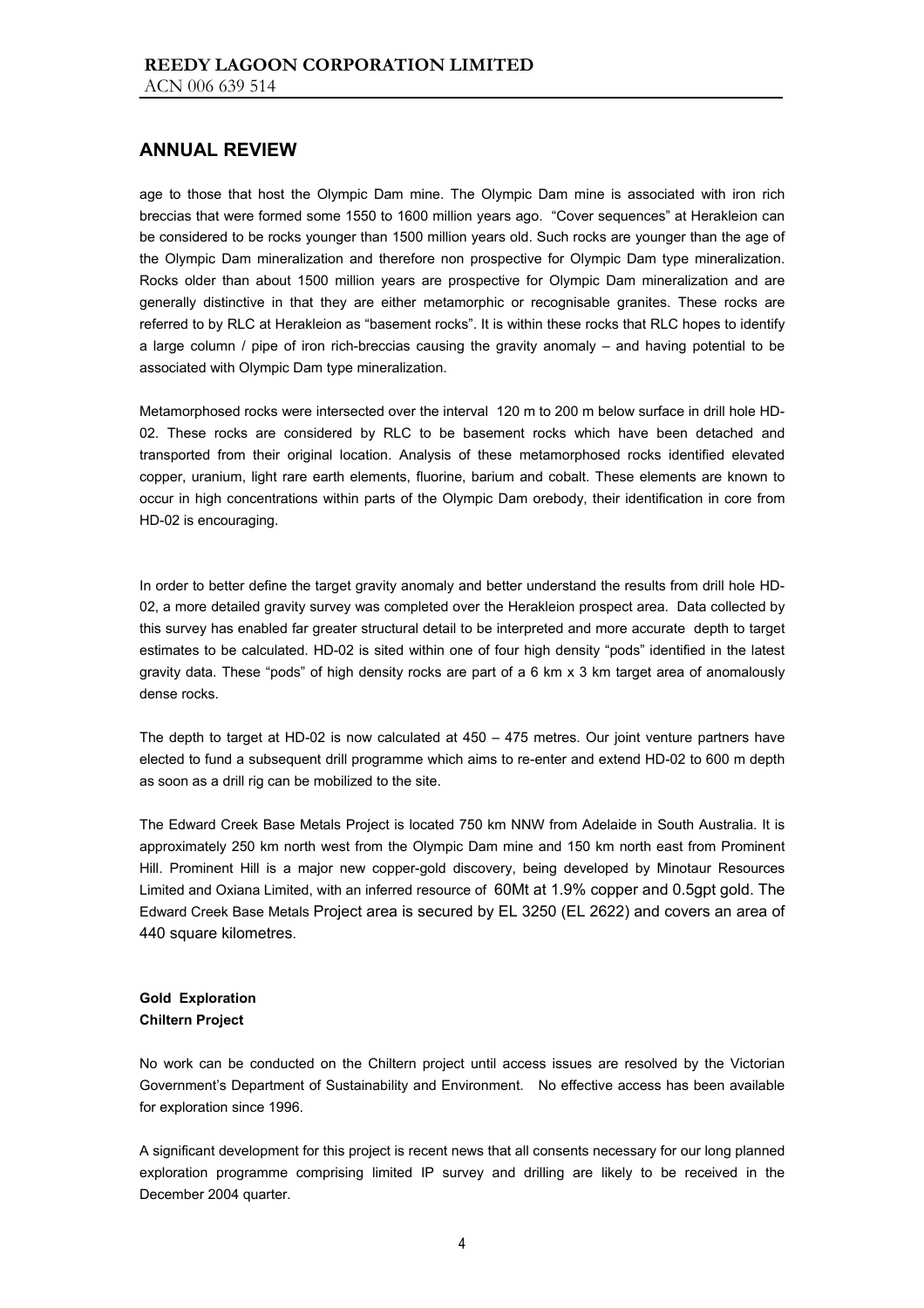Drill holes are planned to test for gold mineralization associated with sulphide enriched zones interpreted from geophysical survey data (Induced Polarisation or "IP" data). These targets are adjacent to an area where abundant gold bearing sandstone nodules have been found. RLC believes these gold bearing nodules, together with most of the alluvial gold mined from the Chiltern Goldfield, are detritus eroded from undetected, probably sulphide enriched, source rocks. The exploration objective at Chiltern is to discover whether or not gold mineralization at Chiltern can be detected by IP surveys. If such a relationship is proven then RLC will have discovered a method to explore the Chiltern Goldfield for buried primary gold deposits and the project is likely to have appeal to major gold mining companies.

The Project covers most of the Chiltern Goldfield located in northern Victoria near Albury. The goldfield has produced 27,000 kg (870,000 oz) of gold from alluvial deep lead (buried river channel) systems. The original source of the gold found in the deep leads has never been discovered although early workers identified sediment hosted gold amongst the waste rock initially discarded during the alluvial mining. About a hundred tonnes of this "waste rock" of sandstone and siltstone pebbles and nodules, in which very fine grained gold could be observed, was processed. An average of over 20 g/t gold was produced from this sandstone and siltstone material.

The Project consists of three Exploration Licences (ELs 3032, 3281 and 3376) covering an area of 236.5 square kilometres. RLC holds 100% equity in the three tenements through its wholly owned subsidiary, Osprey Gold NL. Providence Gold and Minerals Pty Ltd ("PGM"), the previous holder of EL 3376, is entitled to a 1.75% gross production royalty with respect to any future production from EL 3376.

Work programmes which encompass geophysical survey and drilling have been lodged and regulatory approvals have been sought. The planned exploration is in environmentally sensitive areas which require thorough assessment and a more rigorous consent process than is generally applicable.

#### **Poole River Prospect - Jericho Project**

During the report period the Poole River magnetic target was investigated by drilling. Diamond hole PD-01 cored from surface at 65<sup>0</sup> dip on azimuth 35<sup>0</sup> to a down dip depth of 479.7 metres.

The target is a magnetic anomaly occurring on the western side of the Enoch's Point Thrust Zone. A sheet of magnetic rock dipping 75<sup>0</sup> to the southwest, measuring between 50 m and 400 m in width and extending along the fault zone for over 5 km is interpreted to cause the Poole River magnetic anomaly.

Analysis of the core from drill hole PD-01 has identified pyrrhotite (an iron sulphide) as the cause of the observed magnetic anomaly. The pyrrhotite occurs as long, narrow veinlets in narrow (< 2 mm) quartzcarbonate stringers and as elongate grains disseminated in siltstone. Preliminary investigations have also identified pyrite and minor chalcopyrite in the drill core.

PD-01 extends within the magnetic body for 244 metres (from 236 m to end of hole). RLC estimates the true width of the magnetic body at this location to be 280 metres and that PD-01 has traversed 170 metres of this width. DP-01, if extended, is expected to pass through the calculated hanging wall contact at a down hole depth of 600 metres. Significant machine difficulties were experienced by the drillers during this programme which precluded the target depth being achieved before the onset of winter. PD-01 is cased to 59.7 m and capped to enable re-entry should further drilling be required.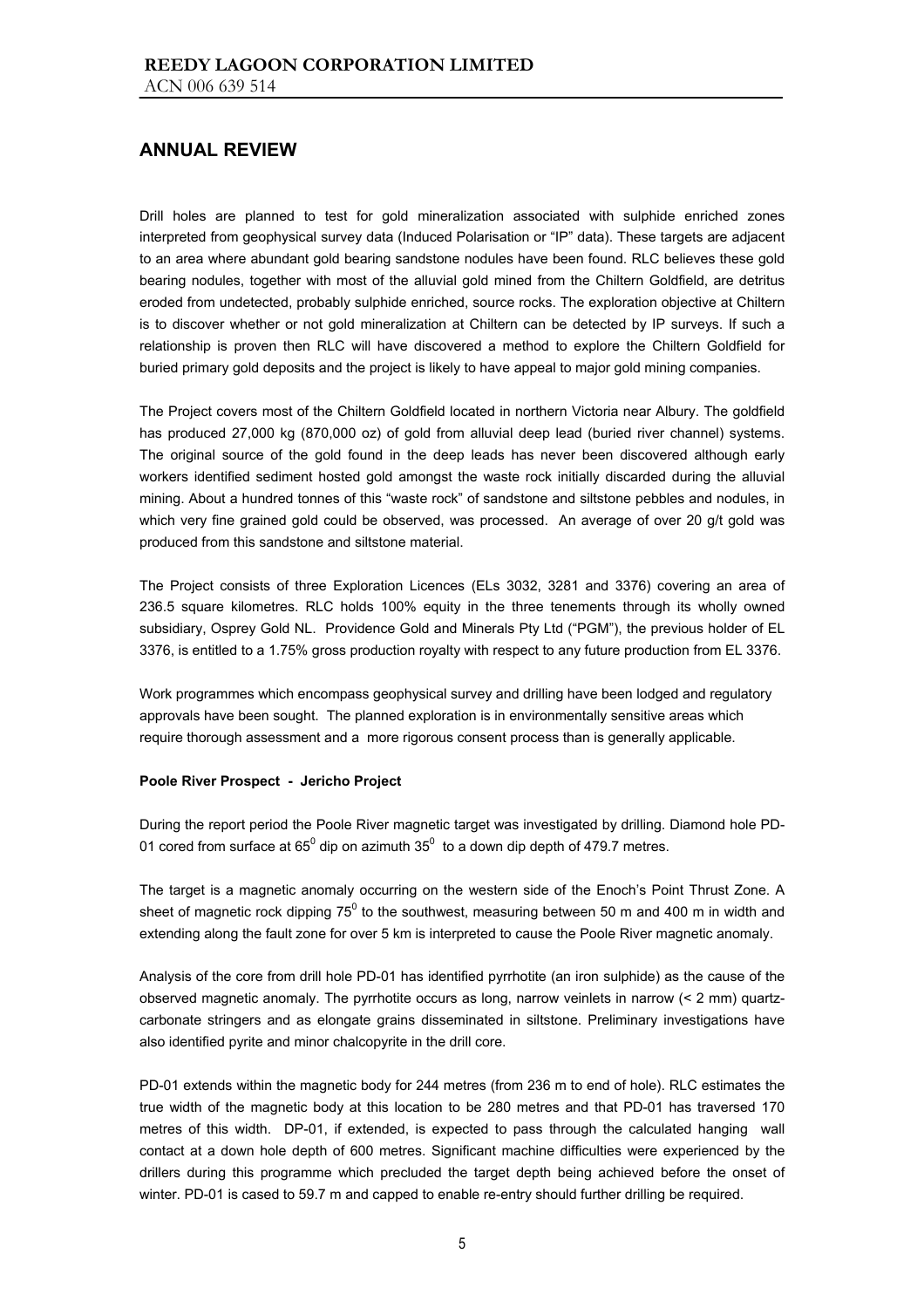Systematic sampling and assay of the core will be undertaken to determine whether or not any economic mineralization is associated with the rocks identified.

The Poole River Prospect is part of the Jericho Project (EL 3208) located 160 km east from Melbourne and within the Woods Point - Walhalla Goldfield. The goldfield is renowned for its high-grade structurally controlled gold deposits, but also contains copper-nickel sulphide mineralization rich in precious metals (platinum, palladium and gold).

#### **Victor Gold Prospect - Jericho Project**

No work was conducted at the Victor Prospect during the period.

The exploration targets at the Victor Prospect are extensions from previously mined gold mineralization in a quartz reef system. Gold mineralization anticipated is high grade vein style. The gold potential of Victor is demonstrated by the Cohens Reef Mine, located within the same goldfield, which produced more than 1.4 million oz of gold.

Gold mineralization at Victor occurs in a quartz reef structure. The quartz reef has more than 1 km strike length within the tenement. Past mining (pre 1940) produced 24,909 oz of gold from 42,439 tonnes (@ ave 18 g/t). The quartz vein system that was mined is reported as up to 12 m thick although generally between 0.5 and 5 m.

The Victor Prospect is part of the Jericho Project.

Drilling at Victor has the potential to identify significant mineralization in a geological setting similar to the Cohen's Reef deposit.

#### **Other Developments**

The Company's strategy of generating cash flow from its exploration activities has been achieved. One of the requirements of the ECBMJV is a quarterly cash payment to RLC of \$30,000. The first of these payments became payable on 6 August 2004. These payments are insufficient to fund the Company's operations and will cease should our joint venture partners elect to withdraw from the ECBMJV. But they are a start and they demonstrate one of the ways RLC intends funding its operations.

At the time the ECBMJV was established (30 June 2003) we had no drill data to assist in establishing the presence of our target iron rich breccias to further support the multibillion dollar potential that an Olympic Dam type deposit could hold. And we lacked the funding to drill test the Herakleion gravity anomaly to attempt to gain such data. These factors placed constraints on the joint venture terms achievable. RLC anticipates achieving significantly higher cash components to joint ventures which are formed for projects which we have developed further.

Lack of funds remains a significant impediment to the Company's development.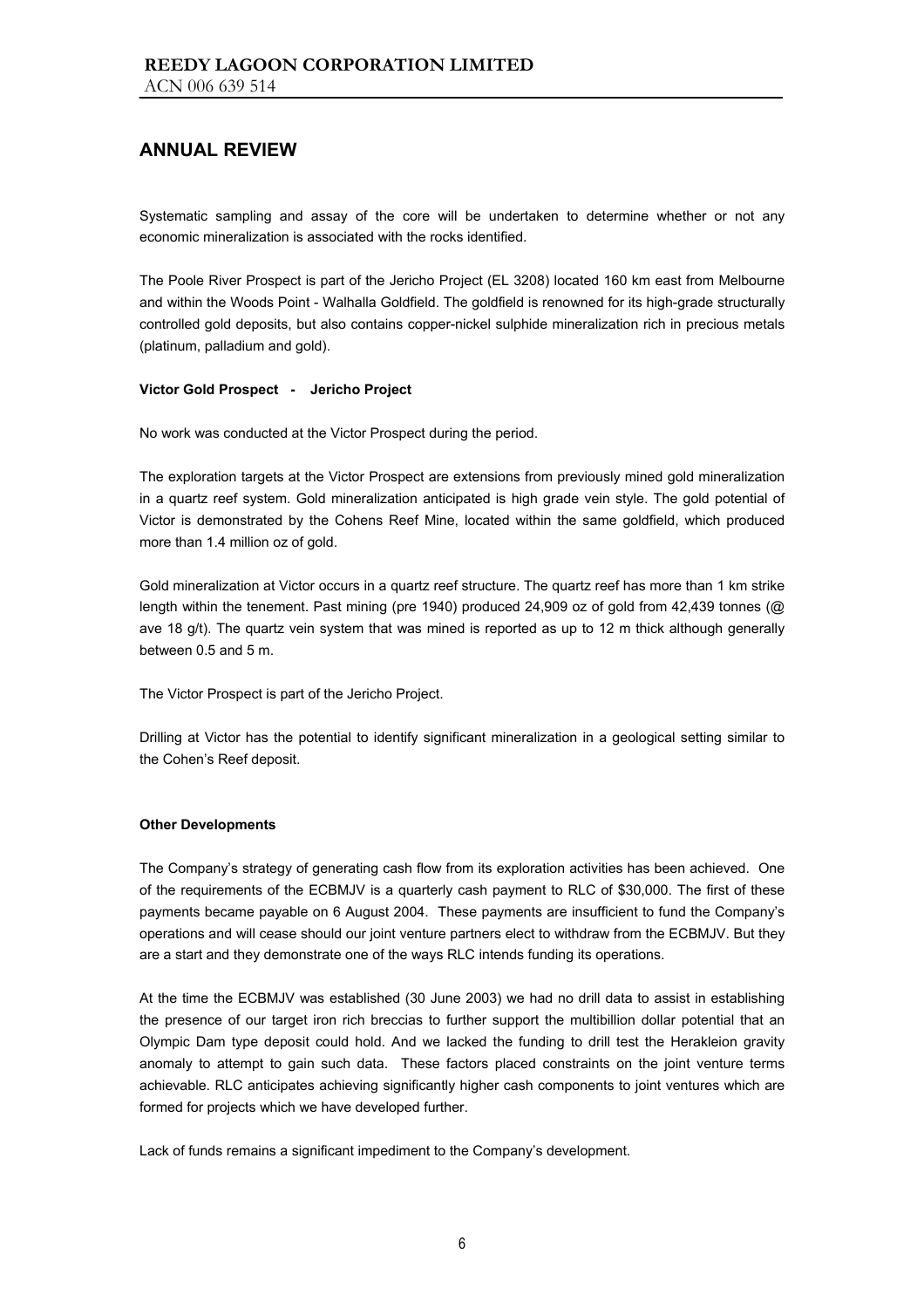The Company's activities during the period were funded by capital raisings and debt funding.

Three separate capital raising activities were undertaken raising a total of \$136,000 as follows:

- \$10,500 (60,000 shares @ \$0.175 each) were subscribed under the terms of the Offer Information Statement dated 4 December 2002
- \$100,000 (666,666 shares @ \$0.15 each together with 333,333 3 year \$0.30 options) were subscribed to a private placement on 13 November 2003.
- \$25,500 (170,000 shares @ \$0.15 each) were subscribed to a private placement on 13 May 2004

In addition, subsequent to the end of the report period, a further \$50,000 (333,332 shares @ \$0.15 each) were subscribed to private placements during August 2004.

In order to enable the drilling at the Poole River target to proceed, directors lent the Company \$105,000.

Mallesons Stephen Jaques maintained its support for the Company by continuing to provide services and not seeking payment at this stage for its past legal work in relation to the 2002 prospectus (\$172,076.30).

In concluding this review of Reedy Lagoon's activities, the Company has not only established and retained significant exploration projects encompassing a range of commodities – but significantly progressed 3 of them during the report period. Our projects embrace gold, diamonds and copper – which continue to be among the commodities most highly sought after by the major mining companies.

Any exploration success may hold potential to deliver substantial rewards to RLC's shareholders and joint venture partners.

Many shareholders, together with our joint venture partners, have provided support to management over the last twelve months. Directors are grateful for this support and will continue to do all they can to ensure that efficient exploration is conducted and that any resultant exploration success is harnessed to provide opportunities for shareholders and joint venture partners to be rewarded.

Geof H Fethers Managing Director.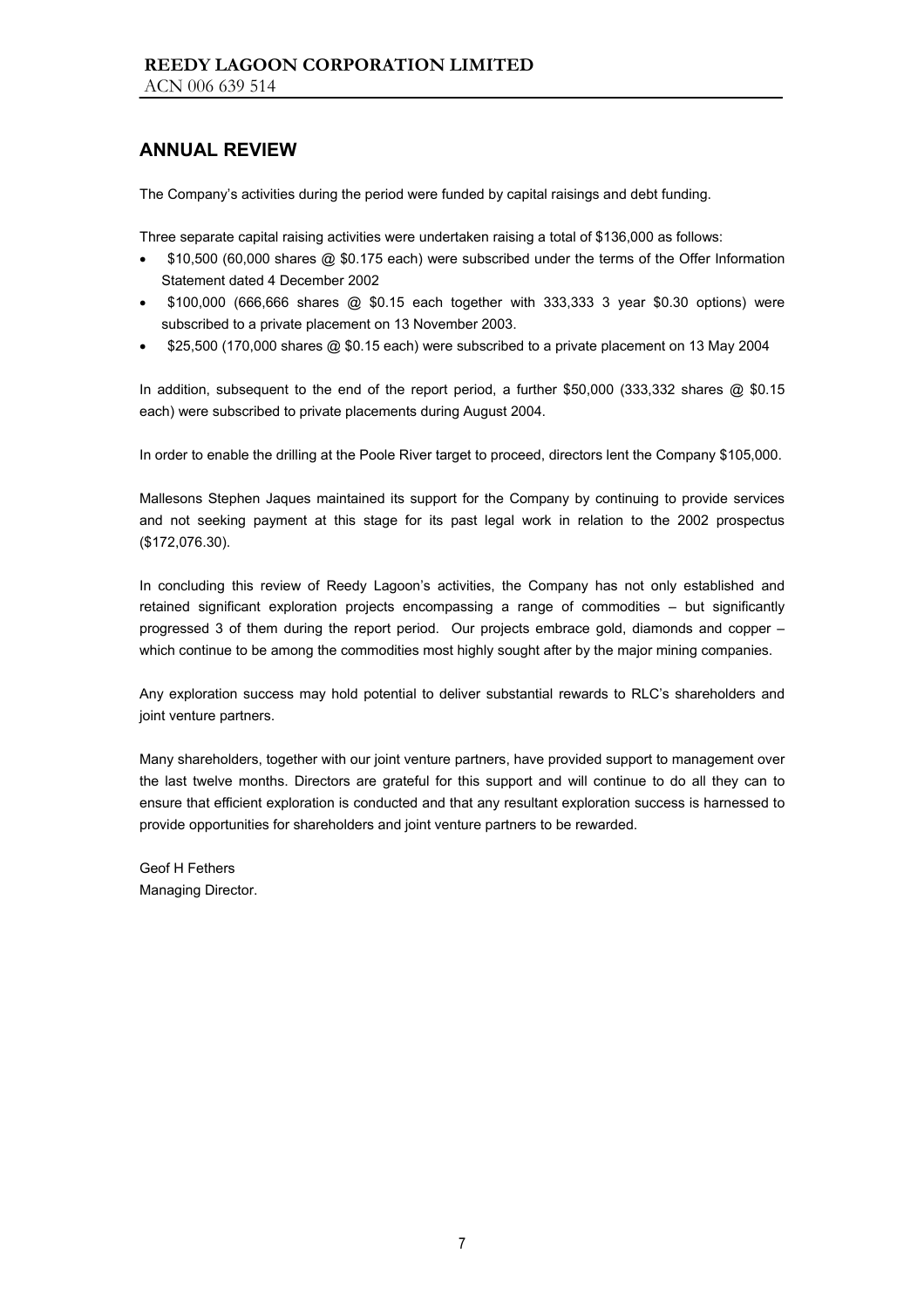## **TENEMENT SCHEDULE**

.

Tenements owned directly by Reedy Lagoon Corporation and its wholly owned subsidiary Osprey Gold NL

| <b>Tenement</b>                                  | Area<br>(km <sup>2</sup> ) | <b>Status</b>                                  | <b>Minimum</b><br><b>Expenditure</b><br>S | <b>RLC</b><br>Group<br><b>Equity</b> |
|--------------------------------------------------|----------------------------|------------------------------------------------|-------------------------------------------|--------------------------------------|
| <b>South Australian Tenements</b>                |                            |                                                |                                           |                                      |
| EL 3250 (EL 2622)<br><b>Edward Creek project</b> | 440                        | current                                        | 155,000                                   | 100% (1)                             |
| EL 2755<br><b>Edward Creek project</b>           | 587                        | current                                        | 85,000                                    | 100%                                 |
| EL 2892<br><b>Edward Creek project</b>           | 301                        | current                                        | 60,000                                    | 100%                                 |
|                                                  |                            |                                                |                                           |                                      |
| EL 2798<br>Reedy Lagoon project                  | 237                        | current                                        | 55,000                                    | 100%                                 |
|                                                  |                            |                                                |                                           |                                      |
| <b>Victorian Tenements</b>                       |                            |                                                |                                           |                                      |
| EL 3208<br>Jericho Project                       | 28                         | application for renewal from<br>11/8/04 lodged | 23,400                                    | 100%                                 |
|                                                  |                            |                                                |                                           |                                      |
| EL 3032<br>Chiltern project                      | 98.5                       | pendency - awaiting renewal in<br>term         | after renewal<br>48,600                   | 100%                                 |
| EL 3281<br>Chiltern project                      | 11                         | pendency - awaiting renewal in<br>term         | after renewal<br>20,400                   | 100%                                 |
| EL 3376<br>Chiltern project                      | 137                        | pendency - awaiting renewal in<br>term         | after renewal<br>56,700                   | 100% (2)                             |

- *(1) These tenements are subject to joint venture agreements which may reduce RLC's interest in base metal and gold resources within the tenement to 20%.*
- *(2) EL 3376 is subject to an agreement with Providence Gold & Minerals ("PGM") which entitles PGM to a payment calculated by multiplying the achieved sale price of any minerals produced from EL 3376 by 1.75% (gross production royalty).*

The minimum expenditure figures are the exploration expenditure requirements for the term of the licence as described in the Exploration Licence document.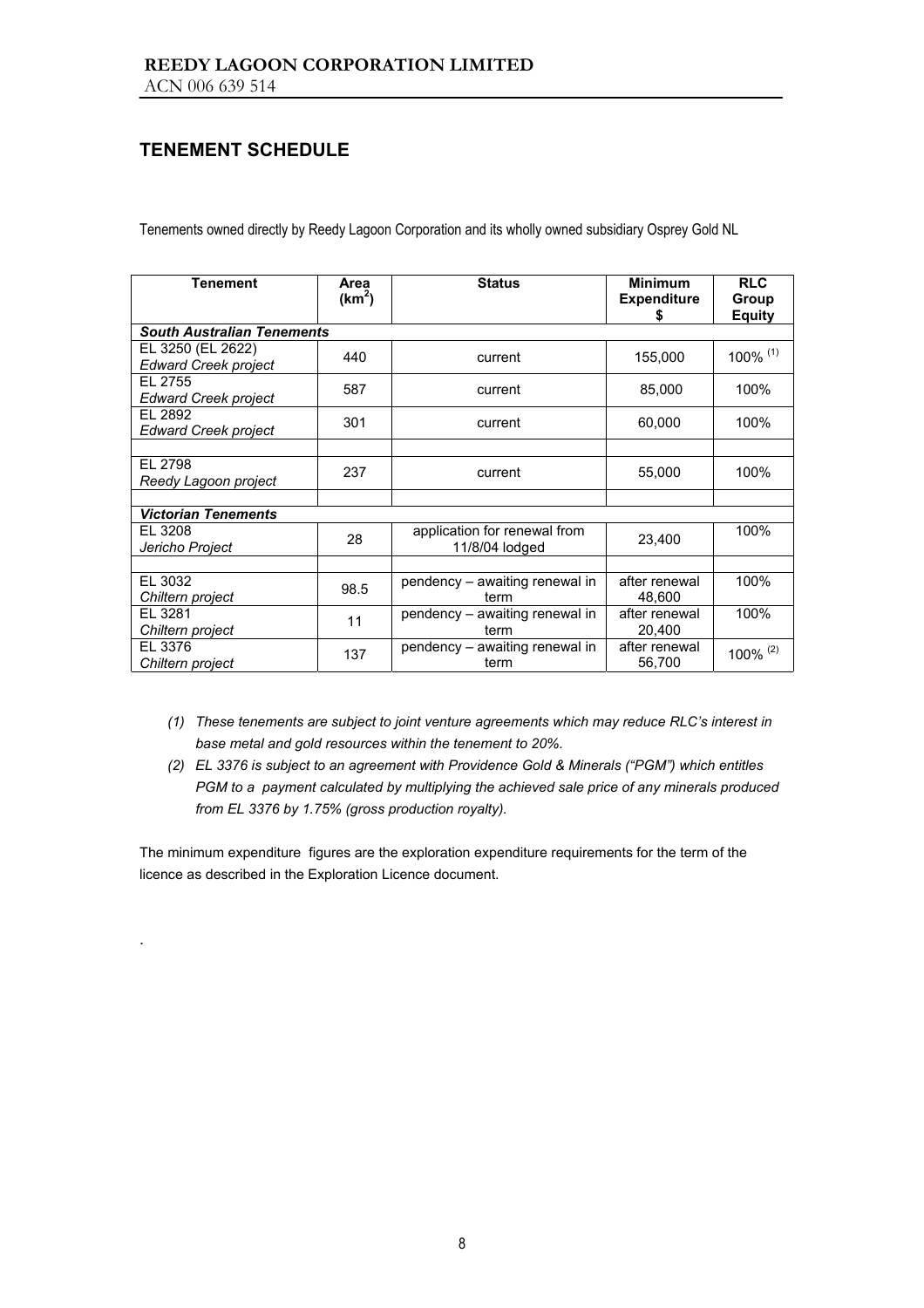The Directors present their report, together with the financial report of Reedy Lagoon Corporation Limited and its wholly owned subsidiary for the year ended 30 June 2004 and the auditor's report thereon.

#### **1. DIRECTORS and SECRETARY**

The Directors of the Company at any time during or since the financial year and details of their qualifications are:

#### **Geof H. Fethers***,* **B.Sc. Hons (Geol.), M AusIMM**

Executive Chairman and Managing Director

Geof Fethers, aged 47, is a geologist with more than 20 years experience in the minerals industry. His initial involvement in diamond exploration was with De Beers Australia Exploration Limited working in WA, NT, SA, South Africa and Botswana. He is chairman and managing director of Osprey Gold N.L., and is a member of A.M.P.L.A., AusIMM and the Geological Society of Australia. Director of the Company since 1986 - appointed Chairman in 1986.

# **Hugh Rutter***,* **B.Sc. (Geol.), M.Sc (Geophys), D.I.C. Geophys (Imp.C., London), F AusIMM.**

Exploration Director

Hugh Rutter, aged 63, is a consulting geophysicist with more than 30 years experience in the exploration and mining industry. He is a founding director of Osprey Gold NL and is a member of numerous professional organisations, including AusIMM and the Australian Society of Exploration Geophysicists. Director of the Company since August 2000.

#### **Andrew C. D. Watson**, **Dip. Farm Manag.**

Non-Executive Director

Andrew Watson, aged 48, is involved in the agriculture and forestry industries. He is a director of a private Australian plantation management company and various private earth moving companies which have operations extending from road building to quarrying. Director of the Company since November 2000.

#### **Adrian D. Wisher, B.Econ..M.A.I.M.**

Non-Executive Director

Adrian Wischer, aged 47, is a private equity investor, an experienced manager and company director. He is a director of Osprey Gold N.L. and National Golf Holdings Ltd, a Fellow of A.I.C.D. and an Associate Fellow of A.I.M. Director of the Company since 1986.

#### **Dermot G. Coleman, B.A., LLB.,**

Company Secretary

Dermot Coleman, aged 60, has been employed in the minerals industry for 25 years and was a director and company secretary of De Beers Australia Exploration Limited for more than 15 years until 2001. He has extensive woking experience with Native Title and land rights issues, is a councillor ot the Association of Mining and Exploration Companies, and was a member of the Strategic Leaders Group advising the Federal Minister on the Minerals Exploration Action Agenda. Company Secretary since March 2002.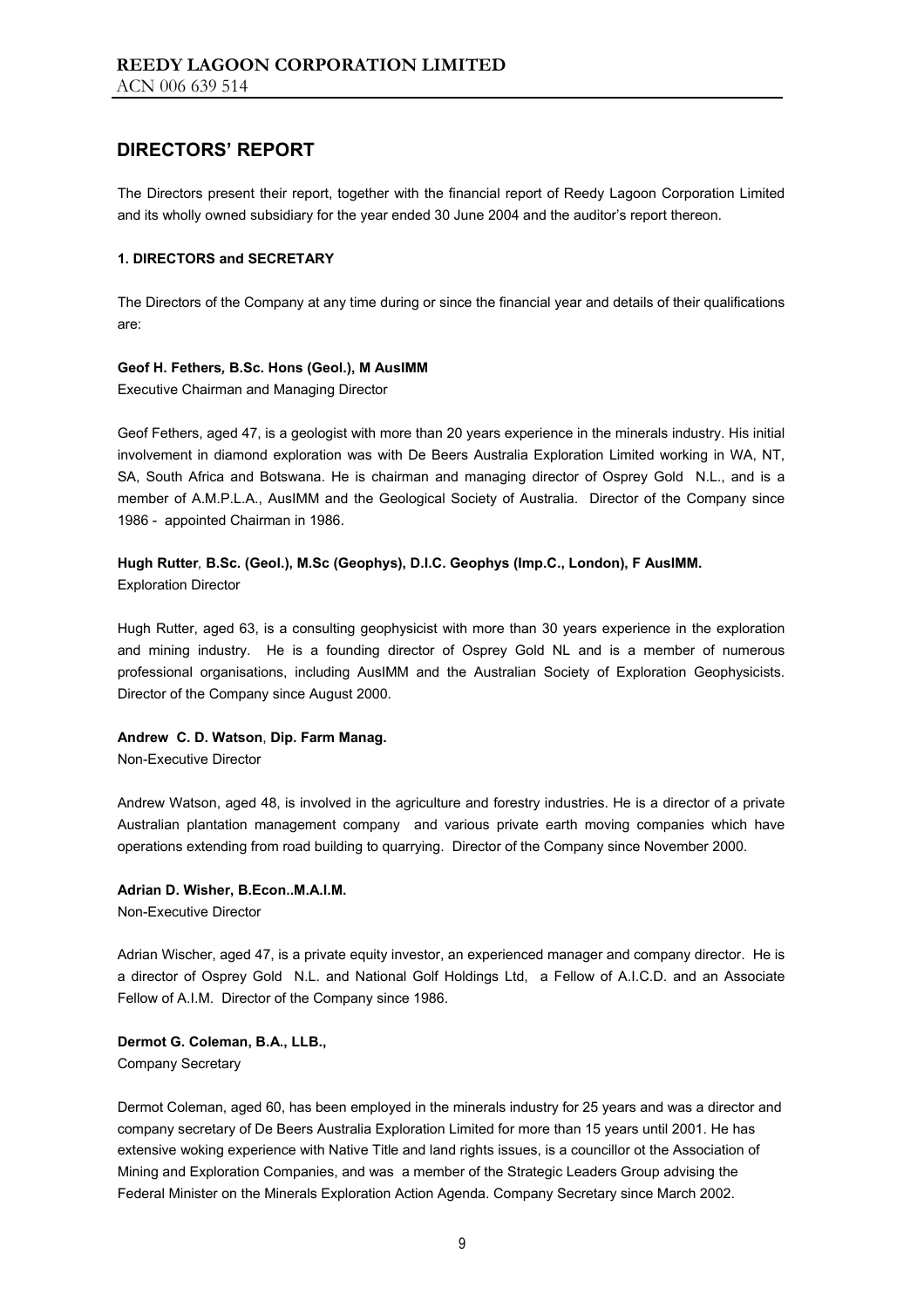#### **2. DIRECTORS MEETINGS**

The following table sets out the numbers of meetings of the Company's directors held during the year ended 30 June 2004, and the number of meetings attended by each director.

|                 |   | в |
|-----------------|---|---|
| G. H. Fethers   |   |   |
| H. Rutter       | 6 |   |
| A. C. D. Watson |   |   |
| A. D. Wischer   | 5 |   |

#### *A- number of meetings attended*

*B - number of meetings held during the time the director held office during the year* 

#### **3. PRINCIPAL ACTIVITY**

The principal activities of the consolidated entity during the course of the financial year were the exploration for minerals.

There were no significant changes in the nature of the activities of the Company during the year.

#### **4. RESULT OF OPERATIONS**

The net loss of the Economic Entity after income tax for the year was \$290,577 (2003: loss \$ 1,150,837). Further commentary on the operations of the company during the year is included in the Annual Review on pages 2 to 7 of the Annual Report .

#### **5. DIVIDENDS**

No amount has been paid or declared by way of a dividend during the year and the directors do not recommend the payment of any dividend.

#### **6. STATE OF AFFAIRS**

Significant changes in the state of affairs of the Company during the financial year were as follows:

- the issue of 896,666 shares during the year for \$136,000 cash to provide additional working capital. The shares were issued:-
	- − 60,000 at 17.5 cents per shares; and
	- − 836,666 at 15 cents per share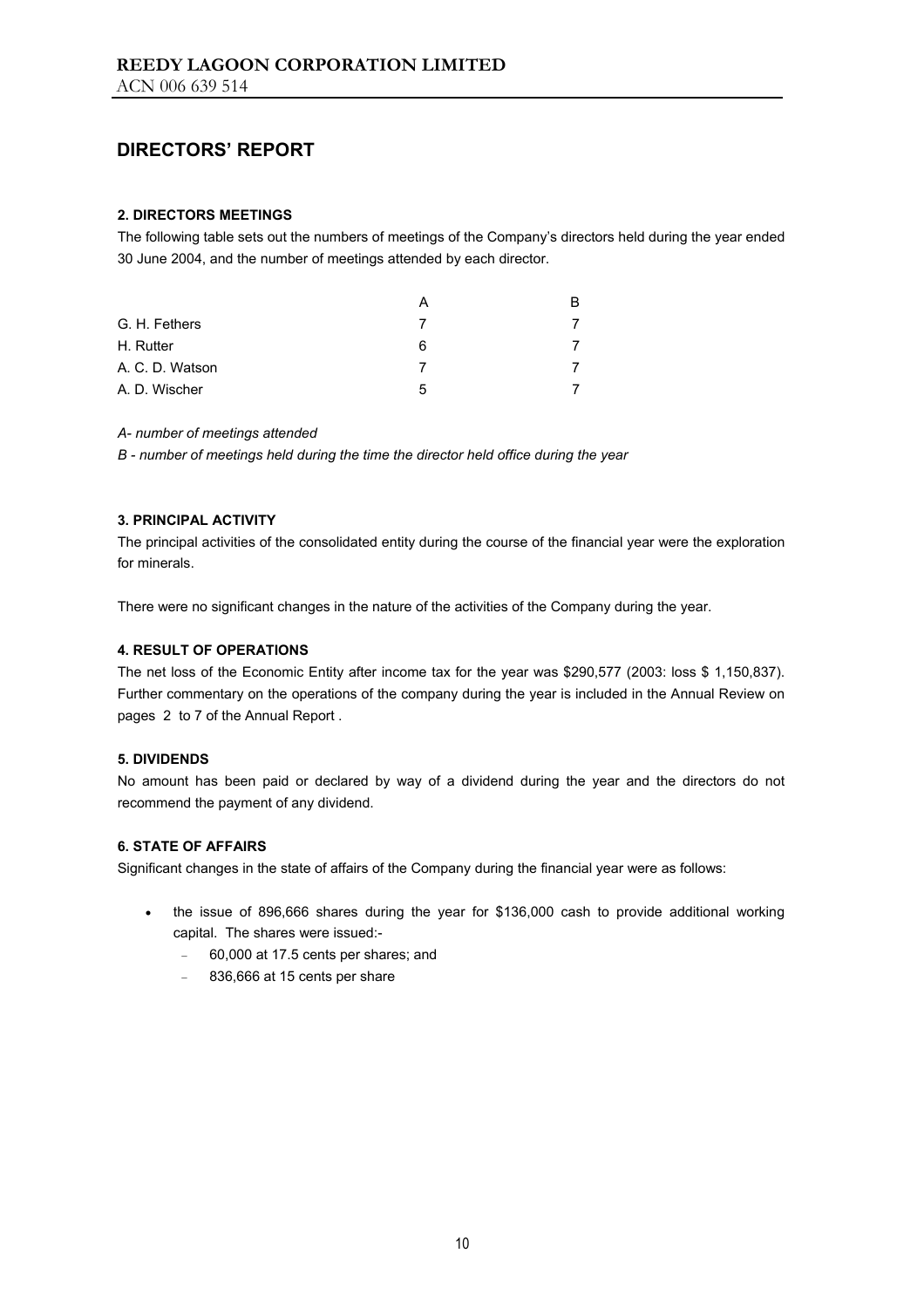#### **7. ENVIRONMENTAL REGULATION**

The Company's operations are subject to environmental regulations under State legislation in relation to its exploration activities.

In addition, the Company was an associate member of the Victorian Minerals and Energy Council (VMEC) which was a non government association with an objective to foster mineral enterprise as a valuable and responsible industry for Victoria. The VMEC requires its members to conform with a code of conduct which includes environmental management practices. The Company ensures that all its operations conform with the code of practice. The VMEC merged with the Minerals Council of Australia ("MCA") on 16 June 2004 and the Company has been invited by MCA to join it.

The directors are not aware of any breaches of regulations during the period covered by this report.

#### **8. EVENTS SUBSEQUENT TO BALANCE DATE**

There has not arisen, in the interval between the end of the year and the date of this report, any item, transaction or event of a material and unusual nature likely, in the opinion of the directors of the Company to affect significantly the operations of the Company, the results of those operations or the state of affairs of the Company in future financial years, other than:-

• 6 August 2004 – the issue of 333,332 fully paid shares for cash at \$0.15 per share, raising \$50,000 to provide additional working capital.

Refer Note 23 on International Financial Reporting Standards.

#### **9. LIKELY DEVELOPMENTS**

At the date of this report, there are no future developments of the Company which warrant disclosure, other than that the Company intends to continue seeking avenues to exploit the Company's mining tenements and joint ventures.

#### **10. DIRECTORS' EMOLUMENTS**

None of the directors of the Company have received emoluments during the financial year. However 1,200,000 options to purchase shares with an expiry date of 31 December 2006 were granted to directors on 16 February 2004, in accordance with a resolution passed at the Company's Annual General meeting in November 2002. The value of these options has not been determined. The exercise price of each option is \$0.50, which is significantly above the last share issue price of \$0.15.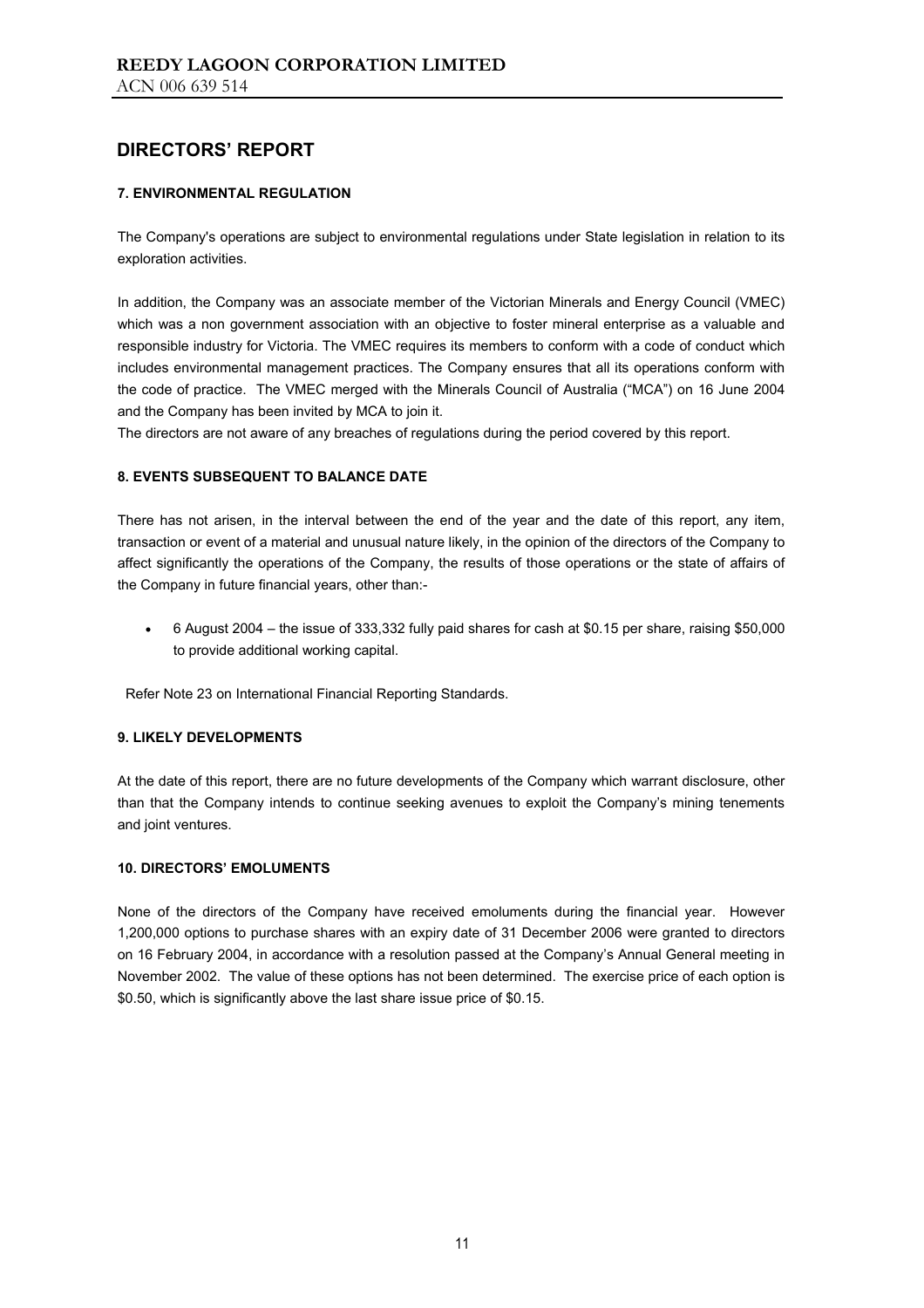#### **11. OPTIONS ISSUES**

During or since the end of the previous financial year, the Company granted options over unissued ordinary shares to the following:

|                                         | Number of      |                 |                   |
|-----------------------------------------|----------------|-----------------|-------------------|
|                                         | <b>Options</b> | <b>Exercise</b> | <b>Expiry</b>     |
|                                         | Granted        | <b>Price</b>    | <b>Date</b>       |
| Australian Amalgamated Holdings Pty Ltd | 900,000        | \$0.30          | 30 September 2004 |
| Cairnglen Investments Pty Ltd           | 333,333        | \$0.30          | 30 November 2006  |
| Mr G .H. Fethers <sup>(1)</sup>         | 500,000        | \$0.50          | 31 December 2006  |
| Mr H. Rutter $(1)$                      | 500,000        | \$0.50          | 31 December 2006  |
| Mr A. Watson <sup>(1)</sup>             | 100,000        | \$0.50          | 31 December 2006  |
| Mr A. Wischer <sup>(1)</sup>            | 100.000        | \$0.50          | 31 December 2006  |

(1) Director

At the date of this report, unissued ordinary shares of the Company under option are:

| Expiry date       | Exercise price | <b>Number of Shares</b> |
|-------------------|----------------|-------------------------|
| 30 September 2004 | \$0.30         | 900.000                 |
| 31 December 2004  | \$0.50         | 1,200,000               |
| 31 December 2005  | \$0.50         | 1.200.000               |
| 30 November 2006  | \$0.30         | 333.333                 |
| 31 December 2006  | \$0.50         | 1,200,000               |

#### **12. DIRECTORS' INTERESTS**

The relevant interest of each director in the shares and options issued by the Company as notified by the directors at the date of the report is:

|               | <b>Director</b> | Shares held by<br>director | Shares held on behalf<br>of director or by<br>director controlled | <b>Options over</b><br>unissued shares |
|---------------|-----------------|----------------------------|-------------------------------------------------------------------|----------------------------------------|
|               |                 |                            | entities                                                          |                                        |
| G.H. Fethers  |                 | 8,001                      | 10,611,001                                                        | 1,500,000                              |
| A.D. Wischer  |                 | 416                        | 50.000                                                            | 300,000                                |
| A.C.D. Watson |                 | $\overline{\phantom{0}}$   |                                                                   | 300,000                                |
| H. Rutter     |                 | 150,001                    | 1,000,000                                                         | 1,500,000                              |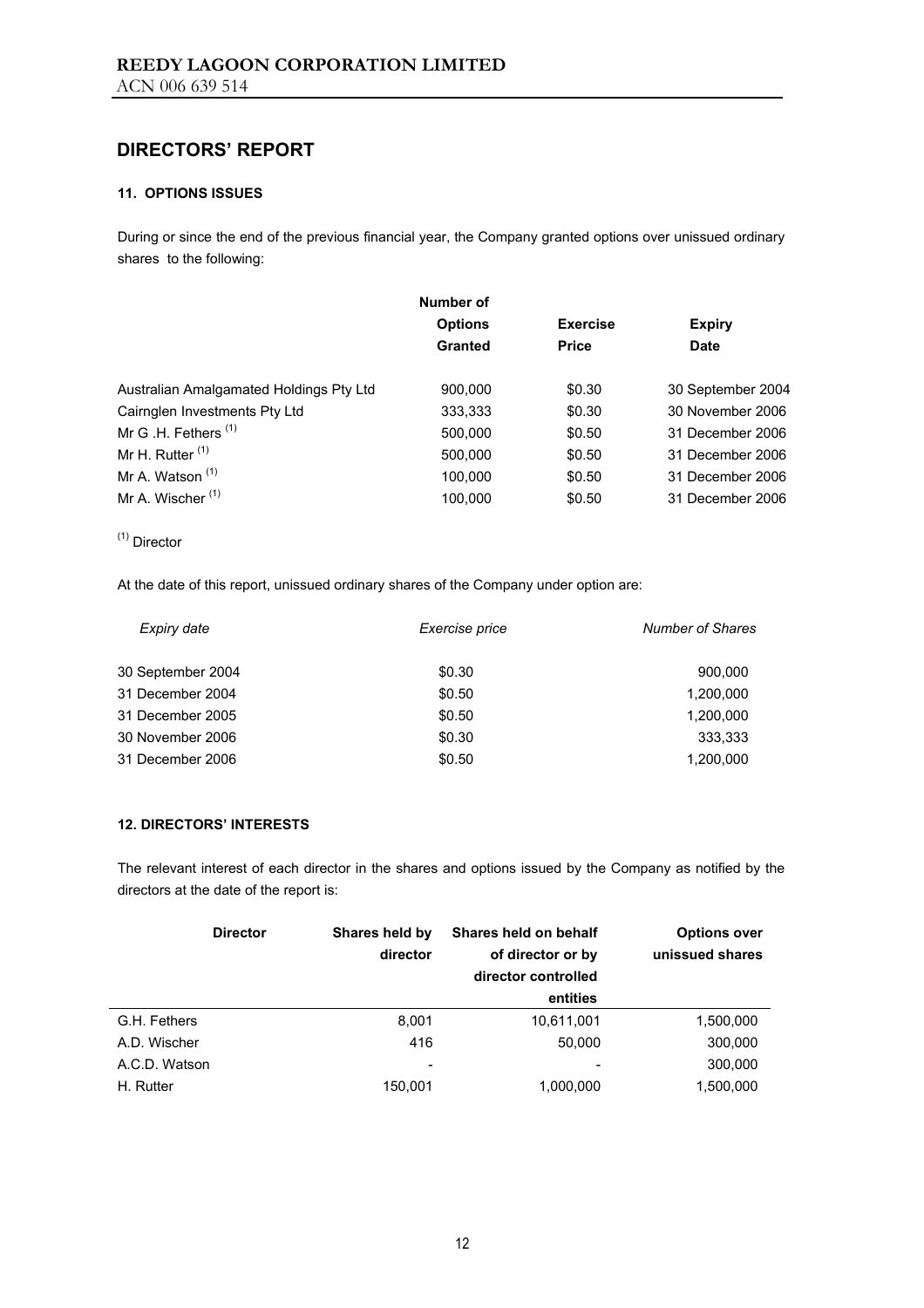#### **12. DIRECTORS' INTERESTS (CONTINUED)**

Since the end of the previous financial year no director of the Company has received or become entitled to receive any benefit because of a contract made by the Company with the director or with a firm of which they are a member, or with an entity in which the director has a substantial interest, other than:-

- in respect of service agreements with Chromite Pty. Ltd and Geophysical Exploration Consultants Pty Ltd, of which G.H. Fethers and H. Rutter respectively are directors and shareholders.
- the provision of office space, equipment and secretarial services to the Company at normal commercial rates, by Cropten Pty Ltd. Messrs. Fethers and Rutter are shareholders and directors of Cropten Pty. Ltd.

Details of the service agreements are provided in Note 17 to the Financial Statements.

#### **13. INDEMNIFICATION AND INSURANCE OF OFFICERS AND AUDITORS**

The Company has not indemnified the directors and auditors of the Company against any liability arising in their capacity as directors or auditors of the Company. Since the end of the previous financial year, the Company has not paid any premiums in respect of the directors' and officers' liability and legal expense's and insurance contracts for year ended 30 June 2004 and since the year ended, the Company has not paid or agreed to pay on behalf of the Company, provisions in respect of such insurance contacts for year ended 30 June 2004.

Signed in accordance with a resolution of the directors.

G.H. FETHERS DIRECTOR

Dated at Melbourne this  $5<sup>th</sup>$  day of October 2004.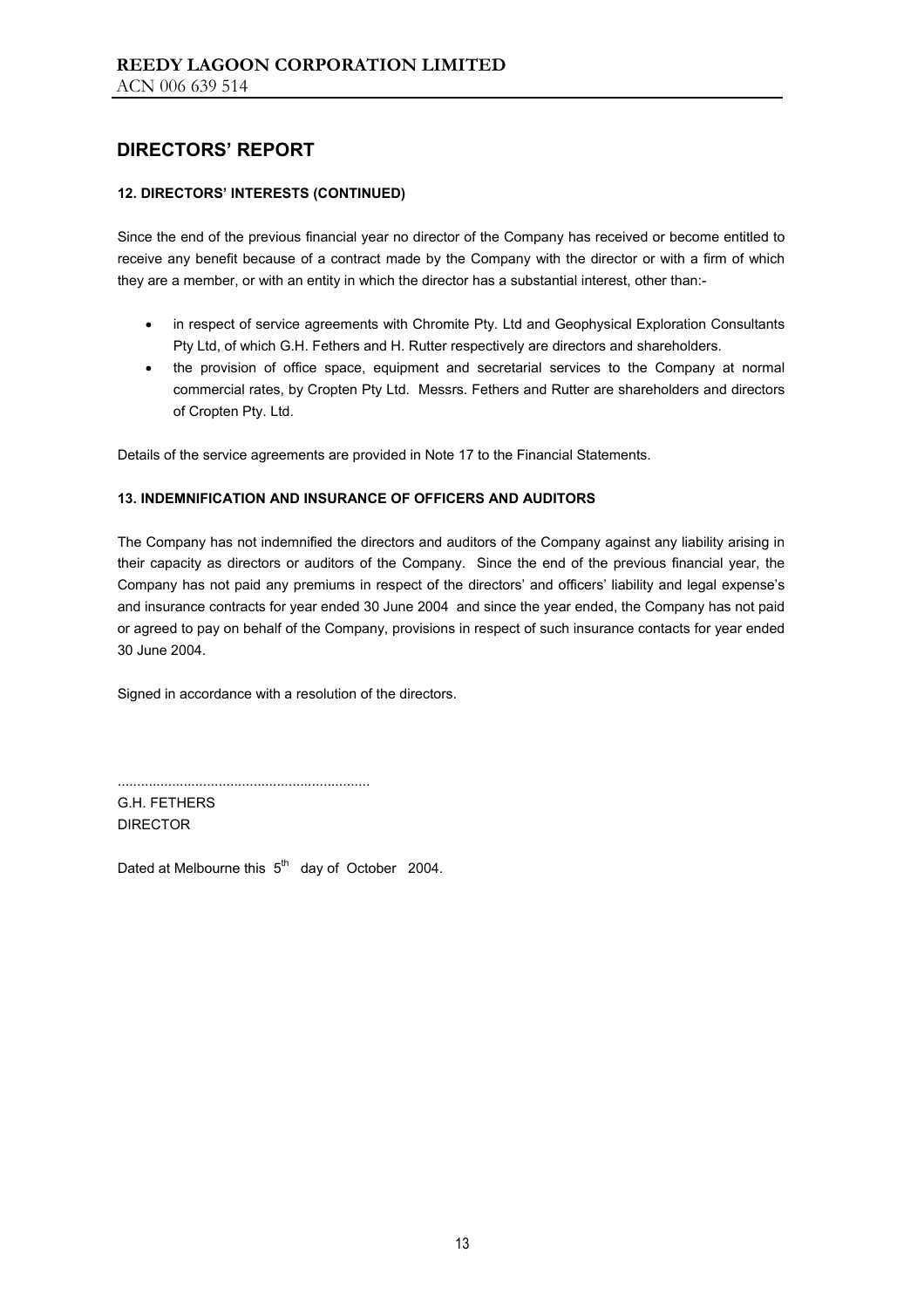## **STATEMENTS OF FINANCIAL PERFORMANCE FOR THE YEAR ENDED 30 JUNE 2004**

|                                                                      |                | <b>Economic Entity</b> |                                 | <b>Parent Entity</b>      |                |
|----------------------------------------------------------------------|----------------|------------------------|---------------------------------|---------------------------|----------------|
|                                                                      | <b>Note</b>    | 2004                   | 2003                            | 2004                      | 2003           |
|                                                                      |                | \$                     | \$                              | \$                        | \$             |
| Other revenue from ordinary activities<br>Total revenue              | $\overline{2}$ | 2,558<br>2,558         | 4,354<br>4,354                  | 2,558<br>2,558            | 4,354<br>4,354 |
| <b>Expenses related to ordinary activities</b>                       |                |                        |                                 |                           |                |
| Administration expense                                               | 3              | (44, 182)              | (67, 753)                       | (44, 182)                 | (65, 257)      |
| <b>Exploration expenditure</b>                                       | 3              | (230, 401)             |                                 | $(165, 648)$ $(230, 401)$ | (165, 648)     |
| Write-off of goodwill                                                | 3              |                        | (892, 769)                      |                           |                |
| Provision for diminution                                             | 3              |                        |                                 |                           | (708, 751)     |
| Other expenses from ordinary activities                              | 3              | (18, 552)              | (29, 021)                       | (20, 752)                 | (28, 912)      |
| (Loss) from ordinary activities before<br>related income tax expense |                |                        | (290,577) (1,150,837) (292,777) |                           | (964, 214)     |
| Income tax expense relating to<br>ordinary activities                | 5(a)           |                        |                                 |                           |                |
| Net (Loss)                                                           |                | (290, 577)             | (1, 150, 837)                   | (292, 777)                | (964, 214)     |

The statements of financial performance are to be read in conjunction with the notes to the financial statements set out on pages 17 to 31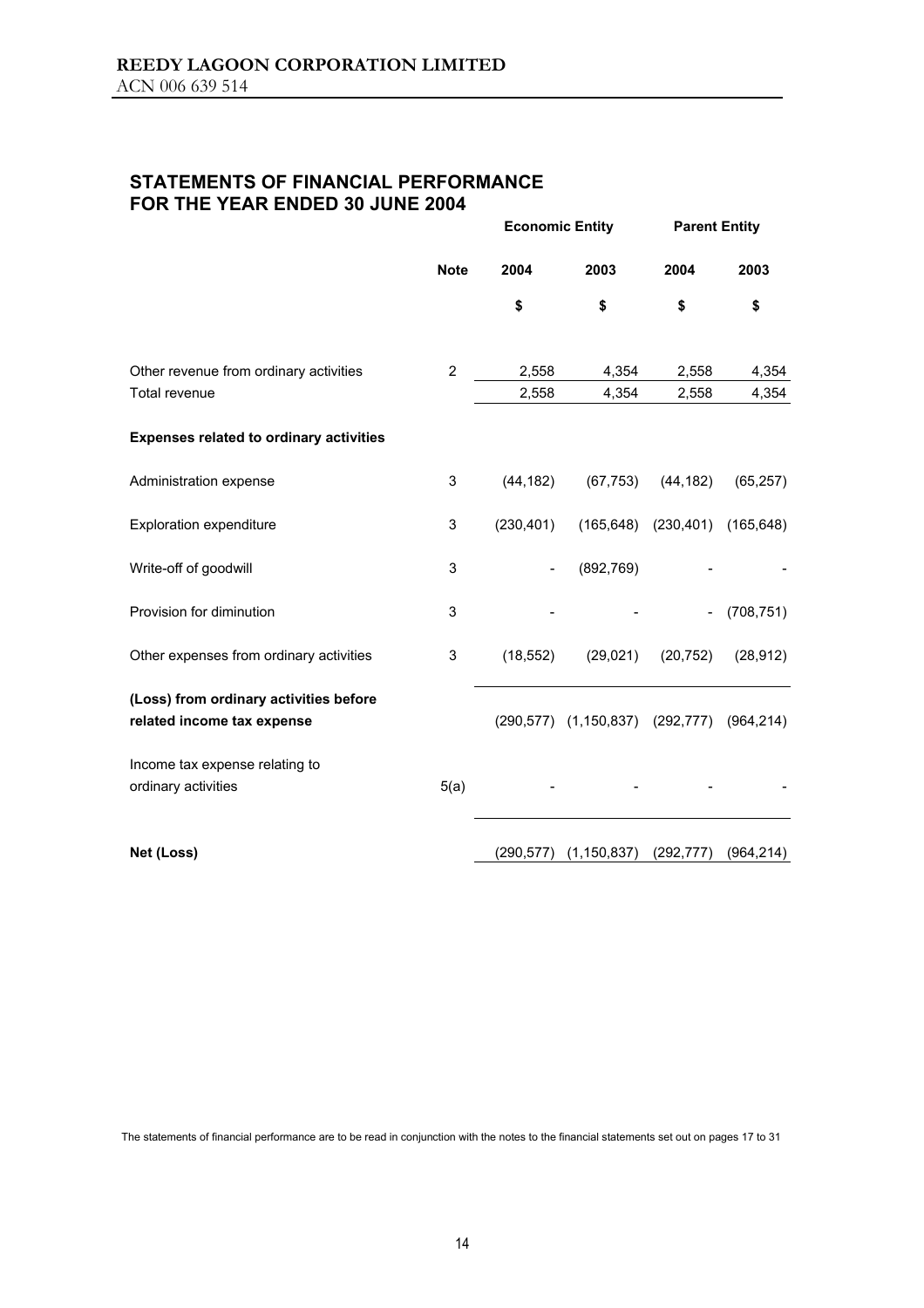## **STATEMENTS OF FINANCIAL POSITION AS AT 30 JUNE 2004**

|                                  |             |             | <b>Economic Entity</b> |             | <b>Parent Entity</b> |  |
|----------------------------------|-------------|-------------|------------------------|-------------|----------------------|--|
|                                  | <b>Note</b> | 2004        | 2003                   | 2004        | 2003                 |  |
|                                  |             | \$          | \$                     | \$          | \$                   |  |
| <b>Current Assets</b>            |             |             |                        |             |                      |  |
| Cash assets                      | 6           | 67,376      | 48,900                 | 67,376      | 48,900               |  |
| Receivables                      | 7           | 10,843      | 1,331                  | 10,843      | 1,031                |  |
| <b>Total Current Assets</b>      |             | 78,219      | 50,231                 | 78,219      | 49,931               |  |
| <b>Non-Current Assets</b>        |             |             |                        |             |                      |  |
| Other financial assets           | 8           |             |                        |             |                      |  |
| Intangibles                      | 9           |             |                        |             |                      |  |
| <b>Total Non-Current Assets</b>  |             |             |                        |             |                      |  |
| <b>Total Assets</b>              |             | 78,219      | 50,231                 | 78,219      | 49,931               |  |
| <b>Current Liabilities</b>       |             |             |                        |             |                      |  |
| Payables                         | 10          | 580,946     | 398,381                | 396,523     | 211,458              |  |
| <b>Total Current Liabilities</b> |             | 580,946     | 398,381                | 396,523     | 211,458              |  |
| <b>Total Liabilities</b>         |             | 580,946     | 398,381                | 396,523     | 211,458              |  |
| <b>Net Assets (deficiency)</b>   |             | (502, 727)  | (348, 150)             | (318, 304)  | (161, 527)           |  |
| <b>Equity</b>                    |             |             |                        |             |                      |  |
| Contributed equity               | 11          | 7,201,957   | 7,065,957              | 7,201,957   | 7,065,957            |  |
| Accumulated (losses)             | 12          | (7,704,684) | (7, 414, 107)          | (7,520,261) | (7, 227, 484)        |  |
| <b>Total Equity/(deficiency)</b> | 13          | (502, 727)  | (348, 150)             | (318, 304)  | (161, 527)           |  |

The statements of financial position are to be read in conjunction with the notes to the financial statements set out on pages 17 to 31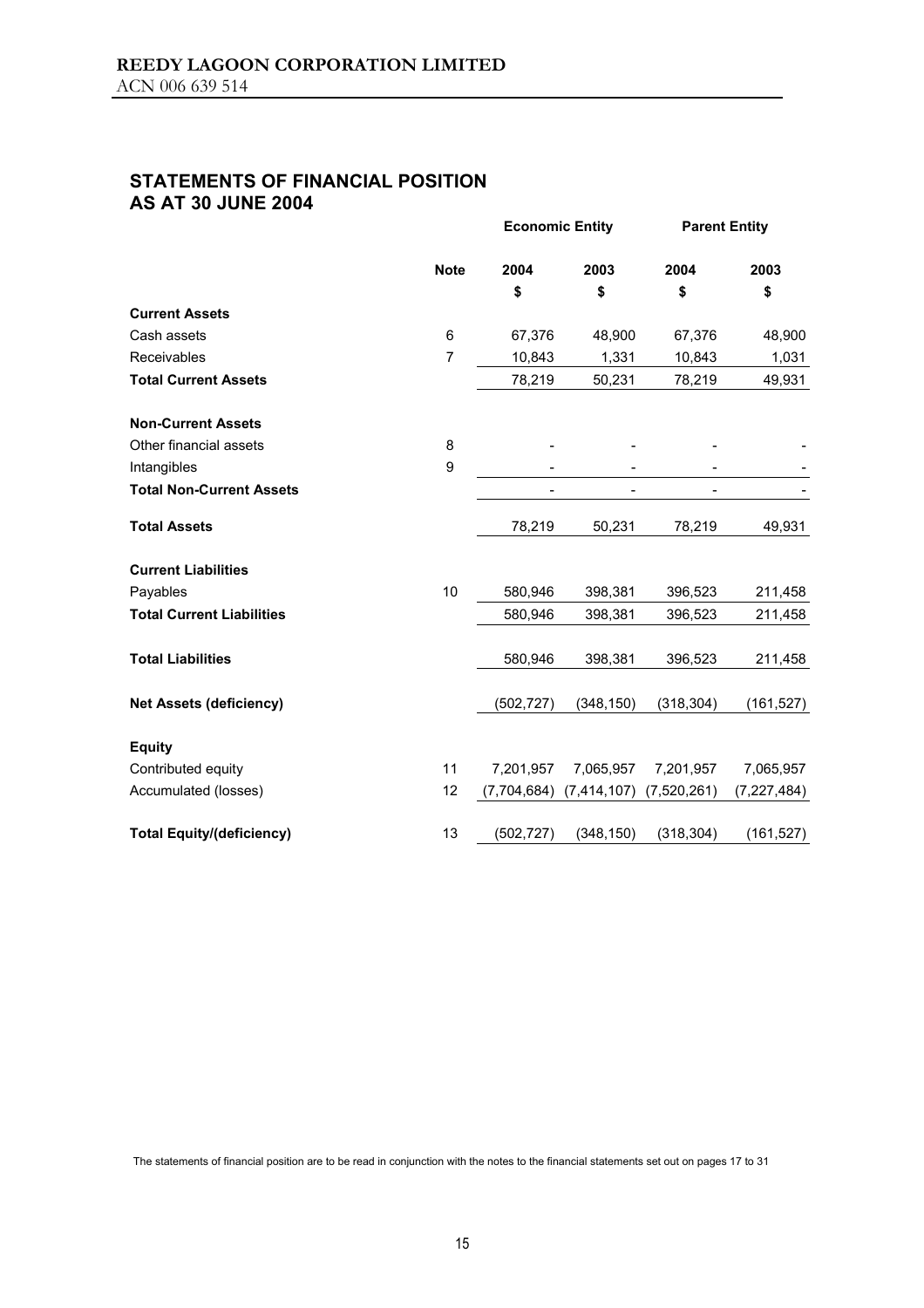## **STATEMENTS OF CASH FLOWS FOR THE YEAR ENDED 30 JUNE 2004**

|                                           |             | <b>Economic Entity</b> |            | <b>Parent Entity</b> |            |
|-------------------------------------------|-------------|------------------------|------------|----------------------|------------|
|                                           | <b>Note</b> | 2004                   | 2003       | 2004                 | 2003       |
|                                           |             | \$                     | \$         | \$                   | \$         |
| Cash flows from operating activities      |             |                        |            |                      |            |
| Cash receipts in the course of operations |             |                        | 53,189     |                      | 52,929     |
| Cash payments in the course of operations |             | (304, 486)             | (230, 079) | (306, 260)           | (229, 714) |
| Interest received                         |             | 2,514                  | 4,354      | 2,514                | 4,354      |
| Interest paid                             |             | (8)                    | (88)       | (8)                  | (88)       |
| Net cash/(used in) operating activities   | 14(b)       | (301, 980)             | (172, 624) | (303, 754)           | (172, 519) |
| Cash flows from investing activities      |             |                        |            |                      |            |
| Arising from (used in) purchase of        |             |                        |            |                      |            |
| subsidiaries                              | 14(c)       |                        | 10         |                      |            |
| Net cash provided by investing activities |             |                        | 10         |                      |            |
| Cash flows from financing activities      |             |                        |            |                      |            |
| Proceeds from share issues                |             | 136,000                | 16,450     | 136,000              | 16,450     |
| Proceeds from loans                       |             | 184,456                | 63,527     | 186,230              | 63,432     |
| Net cash provided by financing activities |             | 320,456                | 79,977     | 322,230              | 79,882     |
|                                           |             |                        |            |                      |            |
| Net (decrease)/increase in cash held      |             | 18,476                 | (92, 637)  | 18,476               | (92, 637)  |
| Cash at beginning of year                 |             | 48,900                 | 141,537    | 48,900               | 141,537    |
| Cash at end of year                       | 14(a)       | 67,376                 | 48,900     | 67,376               | 48,900     |

The statements of cash flows are to be read in conjunction with the notes to the financial statements set out on pages 17 to 31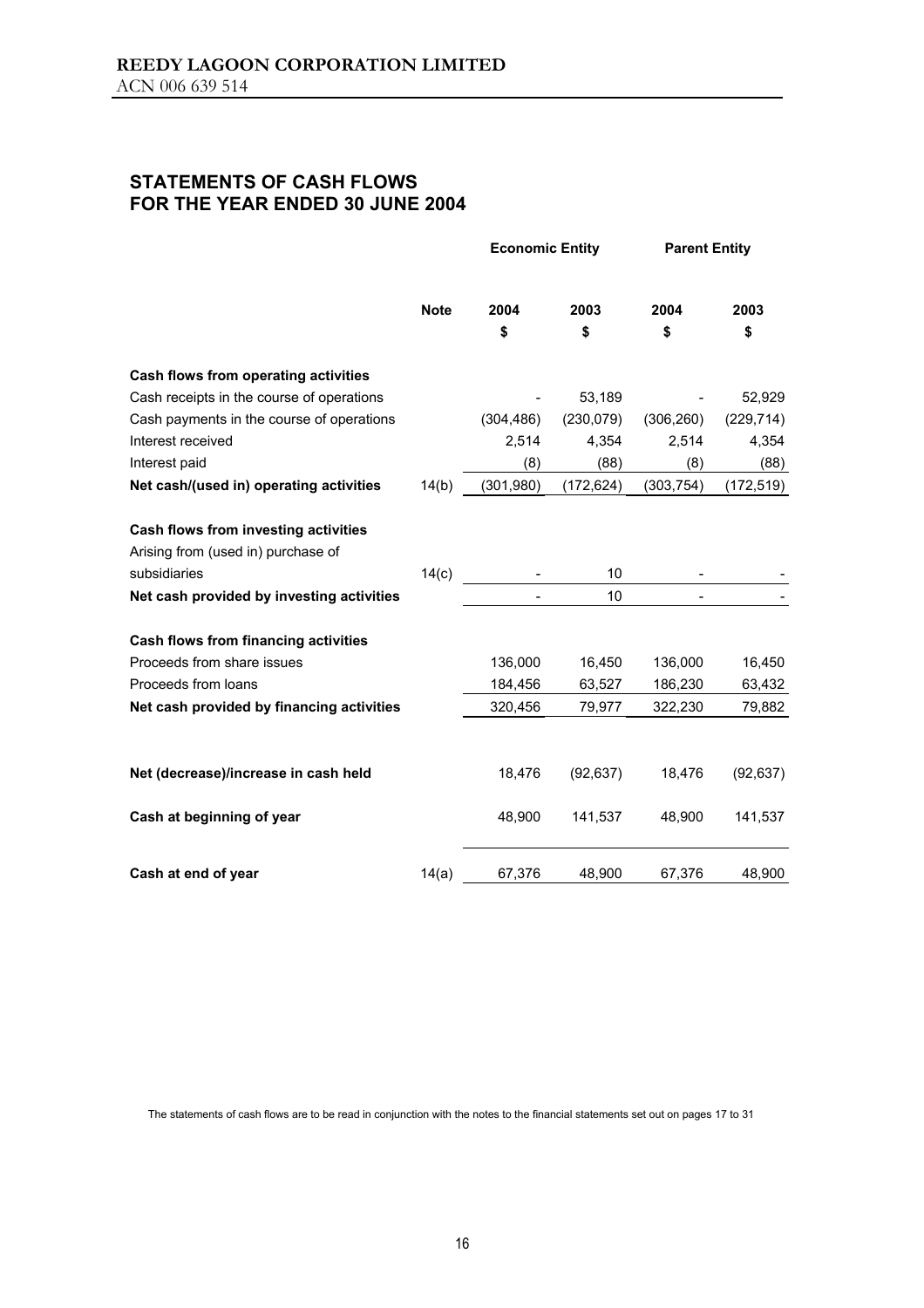#### **1. STATEMENT OF SIGNIFICANT ACCOUNTING POLICIES**

#### **(a) Basis of Preparation**

The financial report is a general purpose financial report which has been prepared in accordance with Accounting Standards, Urgent Issues Group Consensus Views, other authoritative pronouncements of the Australian Accounting Standards Board and the Corporations Act 2001.

It has been prepared in accordance with the historical cost convention, and except where stated does not take into account changing money values or fair values of non-current assets.

These accounting policies have been consistently applied and, except where there is a change in accounting policy, are consistent with those of the previous year.

#### **(b) Principles of Consolidation**

The consolidated accounts comprise the accounts of Reedy Lagoon Corporation Limited and its controlled entities. A list of controlled entities is contained in Note 20 to the financial statements. All inter-company balances and transactions between entities in the economic entity, including any unrealised profits or losses, have been eliminated on consolidation. Where controlled entities have entered or left the economic entity during the year, their operating results have been included from the date control was obtained or until the date control ceased. Outside interests in the equity and results of the entities that are controlled are shown as a separate item in the consolidated financial report.

#### **(c) Going Concern**

The accounts have been prepared on a going concern basis, which contemplates continuity of normal business activities and the realisation of assets and settlement of liabilities in the ordinary course of business. The company incurred an operating loss before income tax of \$292,777 during the year ended 30 June 2004 (2003 : \$964,214), and as at that date the company's total liabilities exceeded current assets by \$318,304 (2003: \$161,527). The directors believe that the going concern basis is appropriate because the director related entities which have advanced funds to the Company have subordinated their loans to the benefit of external creditors and these entities have stated that they will continue to financially support the Company. If required, working capital requirements are able to be met by relinquishing exploration tenements and accessing cash placed on term deposit.

The directors have prepared the financial statements on a going concern basis since they are of the opinion the Company will receive additional future funding by either securing a joint venture partner or through the issue of new capital. In the event that no future funding is received, there is significant uncertainty whether the company will be able to continue as a going concern. No adjustments have been made to the financial report relating to the recoverability and classification of recorded asset amounts or to the amounts and classification of liabilities that might be necessary should the entity not continue as a going concern.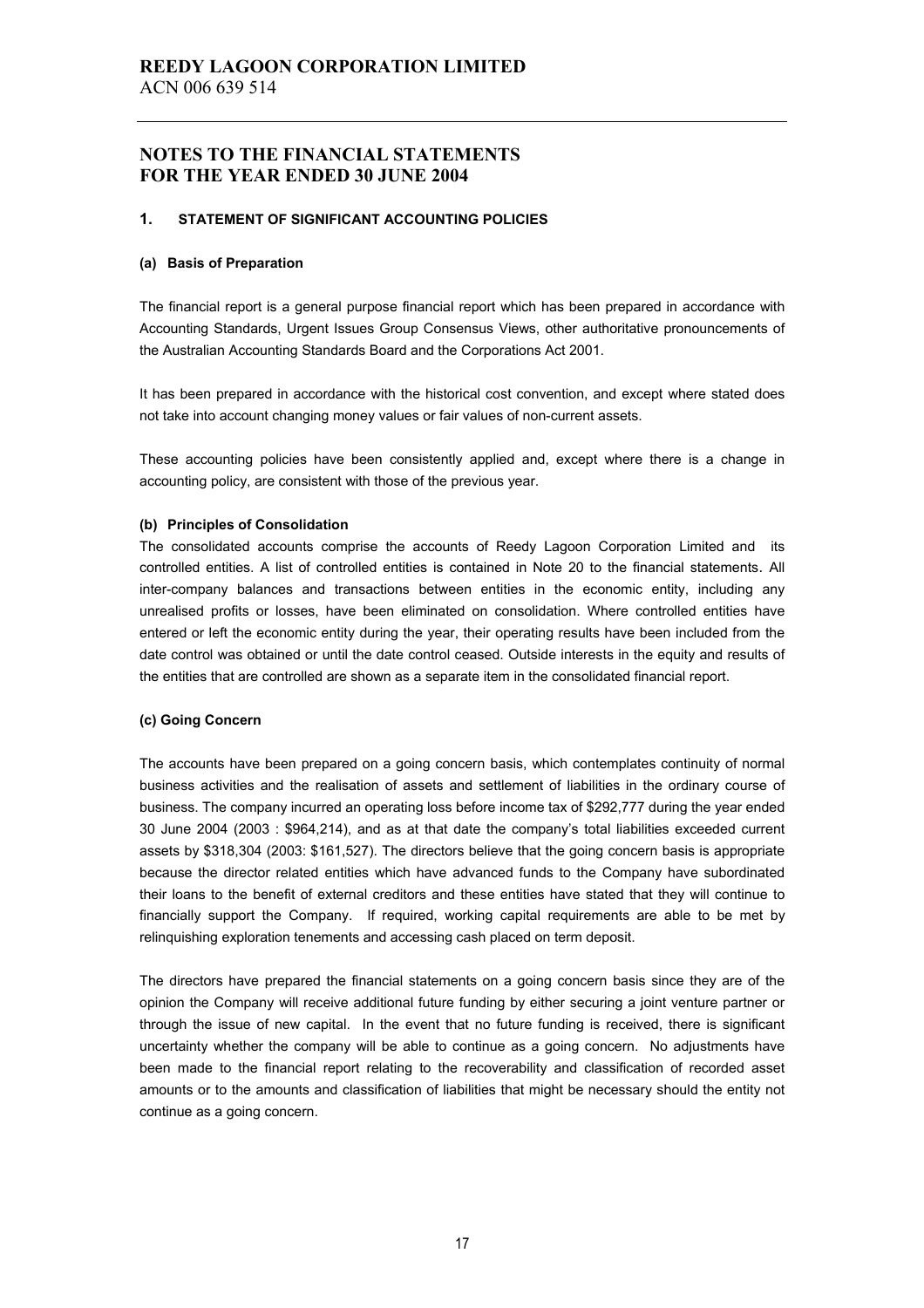#### **1. STATEMENT OF SIGNIFICANT ACCOUNTING POLICIES (CONTINUED)**

#### **(d) Taxation**

The consolidated entity adopts the income statement liability method of tax effect accounting.

Income tax expense is calculated on operating profit adjusted for permanent differences between taxable and accounting income. The tax effect of timing differences, which arise from items being brought to account in different periods for income tax and accounting purposes, is carried forward in the balance sheet as a future income tax benefit or a provision for deferred income tax.

Future income tax benefits are not brought to account unless realisation of the asset is assured beyond reasonable doubt. Future income tax benefits relating to losses are only brought to account when their realisation is virtually certain.

#### **(e) Goods and Services Tax**

Revenues, expenses and assets are recognised net of the amount of goods and services tax (GST), except where the amount of GST incurred is not recoverable from the Australian Tax Office (ATO). In these circumstances the GST is recognised as part of the cost of acquisition of the asset or as part of an item of the expense. Receivables and payables are stated with the amount of GST included. The net amount of GST recoverable from, or payable to, the ATO is included as a current asset or liability in the statement of financial position.

Cash flows are included in the statement of cash flows on a gross basis. The GST components of cash flows arising from investing and financing activities, which are recoverable from, or payable to the ATO, are classified as operating cash flows.

#### **(f) Exploration, Evaluation and Development Expenditure**

Expenditure incurred on the acquisition of exploration properties and exploration, evaluation and development costs are written off as incurred where the activities in the areas of interest have not yet reached a stage that permits reasonable assessment of the existence of economically recoverable reserves. Once it is determined that the costs can be recouped through sale or successful development and exploitation of the area of interest then the on-going costs are accumulated and carried forward for each area of interest.

Amortisation is not charged on costs carried forward in respect of areas of interest in the development phase until production commences. When production commences, carried forward exploration, evaluation and development costs are amortised over the life of the area according to the rate of depletion of the economically recoverable reserves.

Accumulated costs in relation to an abandoned area are written off in full against profit in the year in which the decision to abandon the area is made. Each area of interest is also reviewed annually and accumulated costs written off to the extent that they will not be recoverable in the future.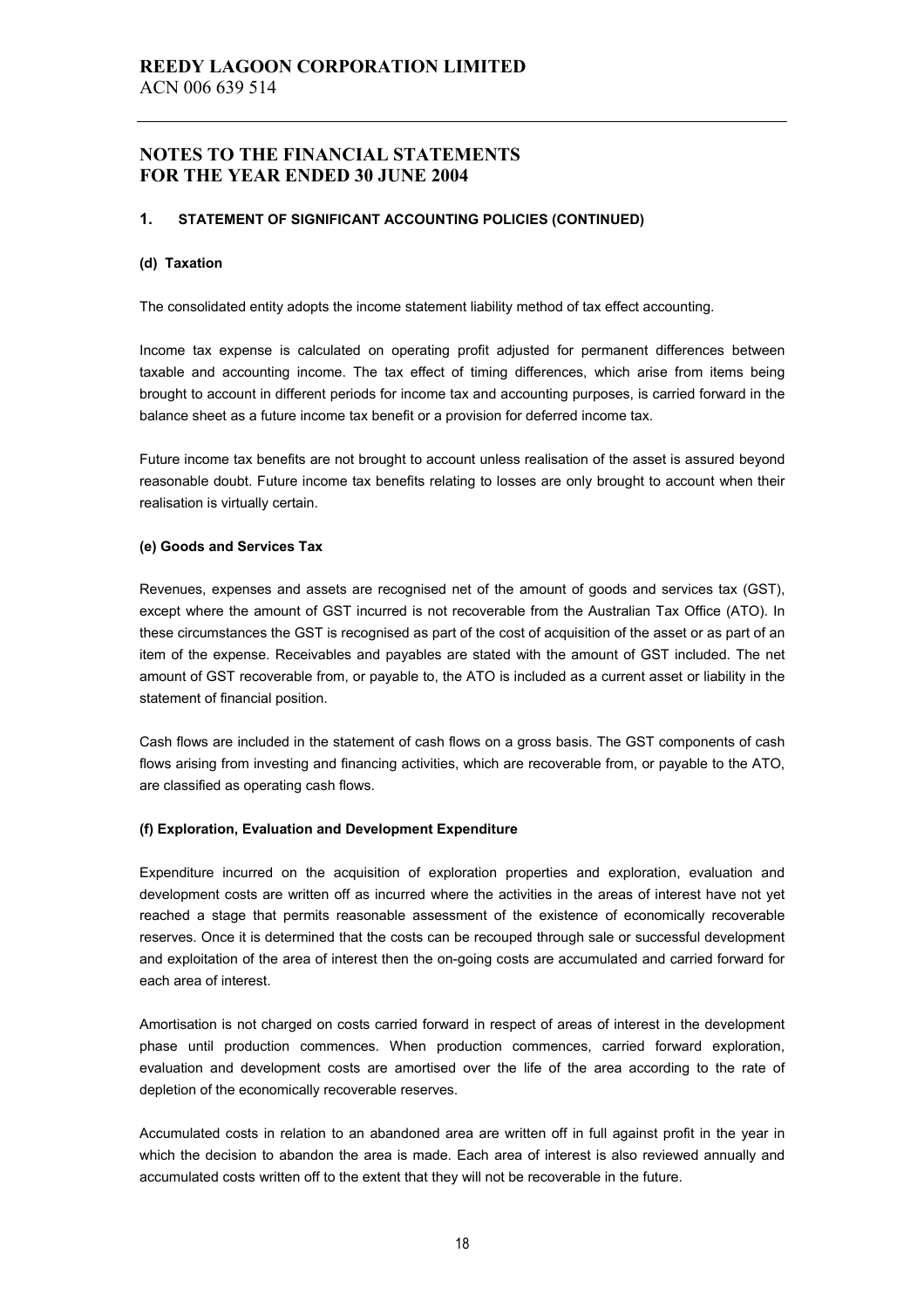#### **1. STATEMENT OF SIGNIFICANT ACCOUNTING POLICIES (CONTINUED)**

#### **(f) Exploration, Evaluation and Development Expenditure (continued)**

Restoration costs are provided for at the time of the activities that give rise to the need for restoration. If this occurs prior to commencement of production, the costs are included in deferred exploration and development expenditure. If it occurs after commencement of production, restoration costs are provided for and charged to the statement of financial performance as an expense.

#### **(g) Cash assets**

Cash assets are carried at face value of the amounts deposited. The carrying value of cash assets approximates net fair value.

#### **(h) Other receivables**

Other receivables are stated at cost less allowance for doubtful receivables.

#### **(i) Revenue Recognition**

*Interest Income*  Interest income is recognised as it accrues.

#### **(j) Payables**

Liabilities are recognised for amounts to be paid in the future for goods or services received. Trade accounts payable are settled as cash flows allow.

#### **(k) Investments Controlled Entities**

Investments in controlled entities are carried in the Company's financial statements at the lower of cost and recoverable amount.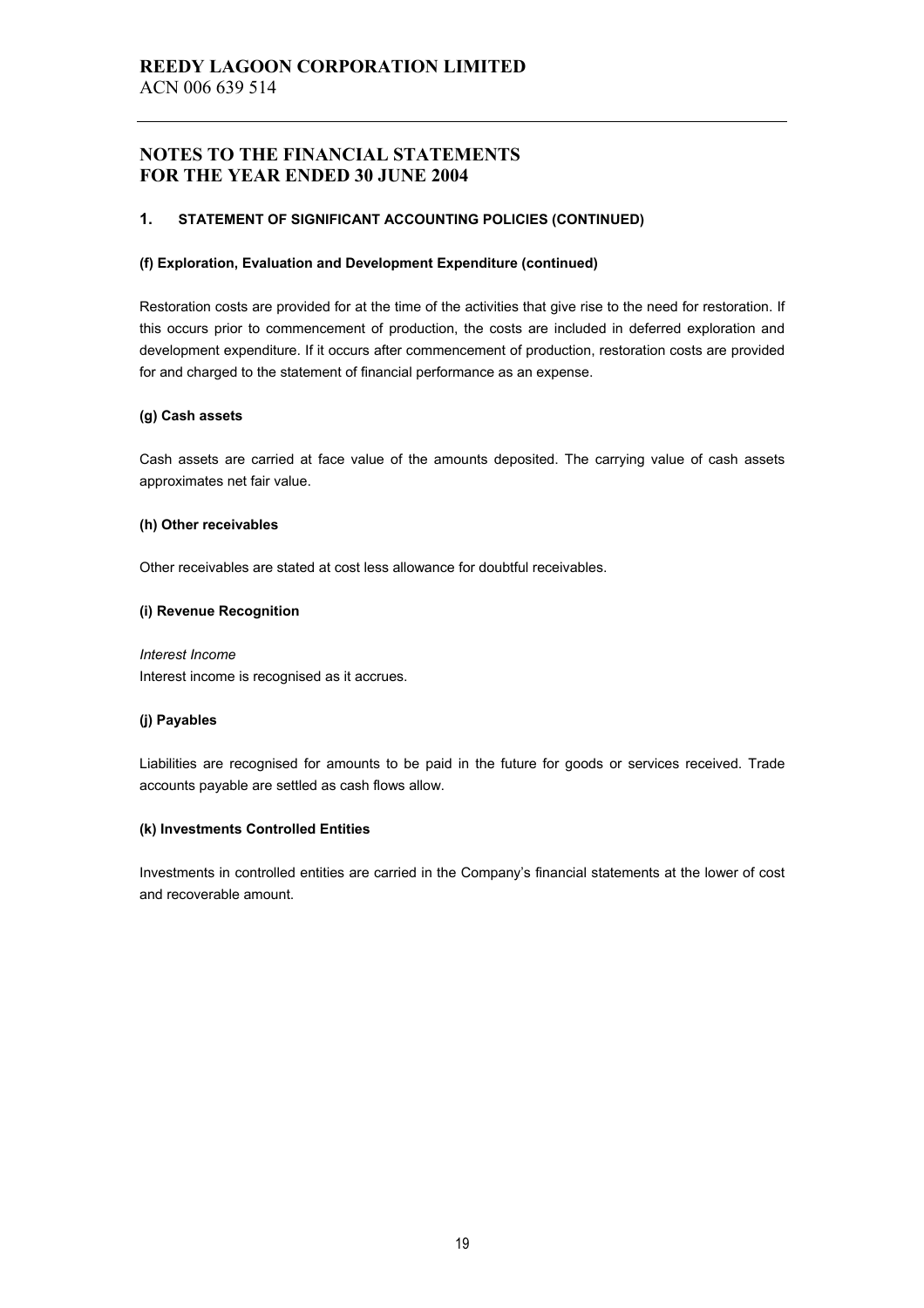|    |                                                                                                                                                                                                                                  | <b>Economic Entity</b> |                      | <b>Parent Entity</b> |                   |
|----|----------------------------------------------------------------------------------------------------------------------------------------------------------------------------------------------------------------------------------|------------------------|----------------------|----------------------|-------------------|
|    | <b>Note</b>                                                                                                                                                                                                                      | 2004<br>\$             | 2003<br>\$           | 2004<br>\$           | 2003<br>\$        |
| 2. | <b>REVENUE FROM ORDINARY ACTIVITIES</b><br>Other revenue:<br>From Operating activities<br>- Interest - other parties                                                                                                             | 2,558                  | 4,354                | 2,558                | 4,212             |
|    | <b>Total other revenue</b>                                                                                                                                                                                                       | 2,558                  | 4,354                | 2,558                | 4,212             |
|    | Total revenue from ordinary activities                                                                                                                                                                                           | 2,558                  | 4,354                | 2,558                | 4,212             |
| 3. | (LOSS) FROM ORDINARY ACTIVITIES<br><b>BEFORE INCOME TAX EXPENSE</b><br>Loss from ordinary activities before income tax<br>expense has been arrived at after charging the<br>following items:<br>Consulting fees - Administration | 13,050                 | 30,481               | 13,050               | 30,481            |
|    | Other Administration expenses<br>$\bullet$                                                                                                                                                                                       | 31,132                 | 37,272               | 31,132               | 34,776            |
|    | <b>Consulting Fees - Exploration</b><br>$\bullet$<br>Other Exploration expenditure<br>$\bullet$<br>Other expenses from ordinary<br>$\bullet$                                                                                     | 32,523<br>197,878      | 41,400<br>124,248    | 32,523<br>197,878    | 41,400<br>124,248 |
|    | activities<br>Provision for diminution of investment                                                                                                                                                                             | 18,552                 | 29,021               | 20,752               | 28,912            |
|    | in controlled entity                                                                                                                                                                                                             |                        |                      |                      | 708,751           |
|    | Write-off of goodwill<br><b>Total expenses</b>                                                                                                                                                                                   | 293,135                | 892,769<br>1,155,191 | 295,335              | 968,568           |
| 4. | <b>AUDITORS' REMUNERATION</b><br><b>Audit Services</b>                                                                                                                                                                           |                        |                      |                      |                   |
|    | Auditors of the Company - KPMG                                                                                                                                                                                                   | 5,000                  | 7,500                | 5,000                | 5,000             |
|    |                                                                                                                                                                                                                                  |                        |                      |                      |                   |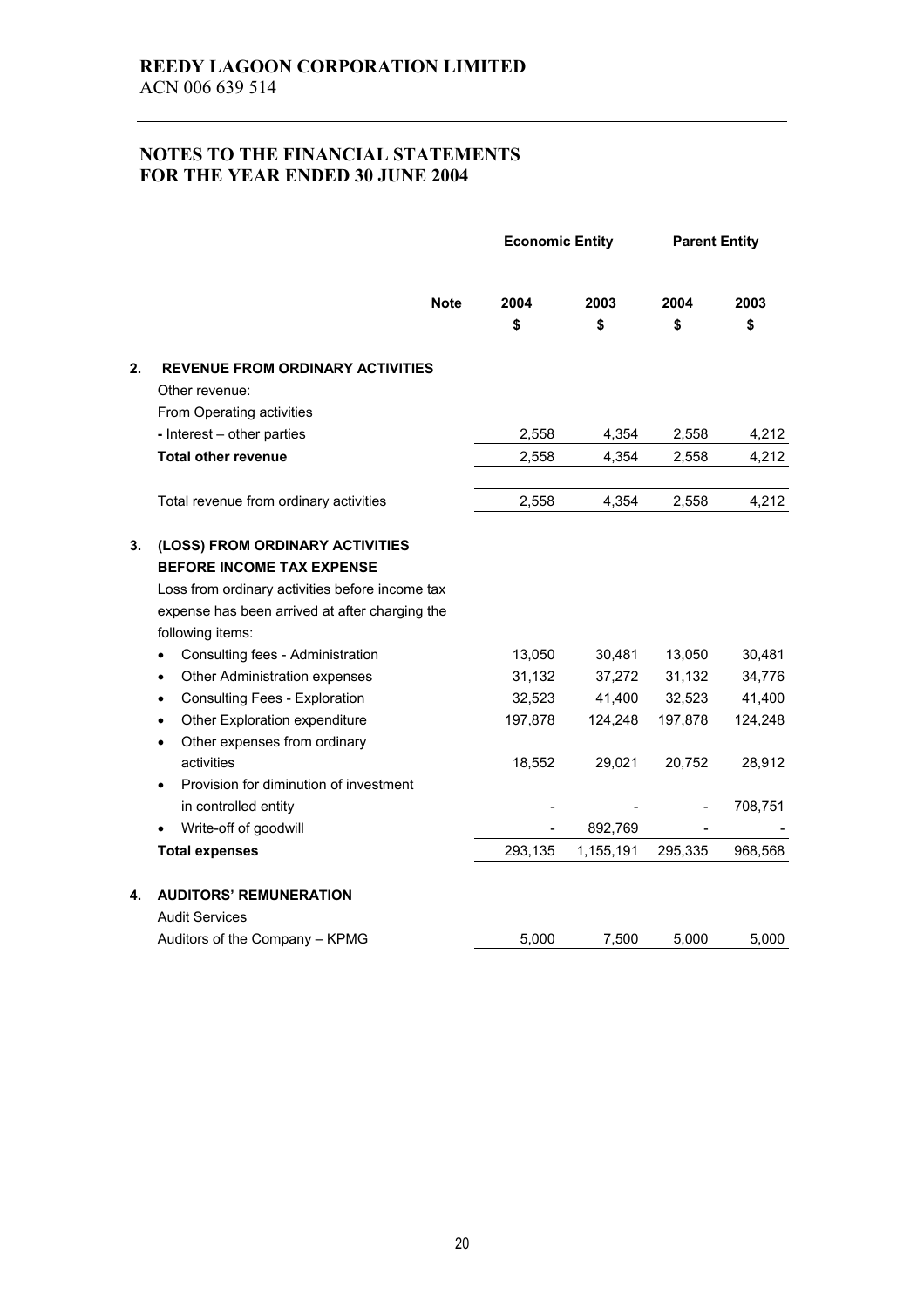|                                                  | <b>Economic Entity</b> |            | <b>Parent Entity</b> |            |
|--------------------------------------------------|------------------------|------------|----------------------|------------|
|                                                  | 2004                   | 2003       | 2004                 | 2003       |
|                                                  | \$                     | \$         | \$                   | \$         |
| <b>TAXATION</b>                                  |                        |            |                      |            |
| Income tax expense                               |                        |            |                      |            |
| Prima facie income tax benefit calculated at 30% |                        |            |                      |            |
| on the (loss) from ordinary activities           |                        | 345,251    | 87,833               | 289,264    |
| Increase/decrease in income tax expense          |                        |            |                      |            |
| Joint venture payments                           |                        |            |                      |            |
| Exploration tenements acquired                   |                        | (26, 250)  |                      | (26, 250)  |
| Write-off of goodwill                            |                        | (267, 831) |                      |            |
| Write-down of investment in subsidiary           |                        |            |                      | (212, 625) |
| Other timing differences                         | 6,194                  | 3,949      | 5,535                | 3,874      |
| Tax losses not carried forward as future income  |                        |            |                      |            |
| tax benefit                                      | 93,368                 | (55, 119)  | 93,368               | (54, 263)  |
| Income tax expense attributable to operating     |                        |            |                      |            |
| (loss)                                           |                        |            |                      |            |
|                                                  |                        |            | 87,173               |            |

#### **(b) Future Income Tax Benefits not taken to account**

The potential future income tax benefit arising from tax losses and timing differences has not been recognised as an asset because recovery of tax losses is not virtually certain and recovery of timing differences is not assured beyond any reasonable doubt:

| Tax losses carried forward | 791.310 | 670.424 | 524.800 404.307 |        |
|----------------------------|---------|---------|-----------------|--------|
| Timing differences         | 11.787  | 18.707  | 11.787          | 17.957 |
|                            | 803.097 | 689.131 | 536.587 422.264 |        |

The potential future income tax benefit will only be obtained if:

- a) The Company derives future assessable income of a nature and amount sufficient to enable the benefit to be realised;
- b) The Company continues to comply with the conditions for deductibility imposed by the law; and
- c) No changes in tax legislation adversely affect the Company in realising the benefit.

#### **(c) Tax Consolidation**

The directors have not yet resolved if the group entities will form a tax consolidated entity. In the event a tax consolidated entity is formed, with effect 1 July 2003, prior to lodgement of the 2004 income tax returns no changes to the taxation disclosures herein are expected because of the carry forward losses in the group and that these are not recognised a future income tax benefits.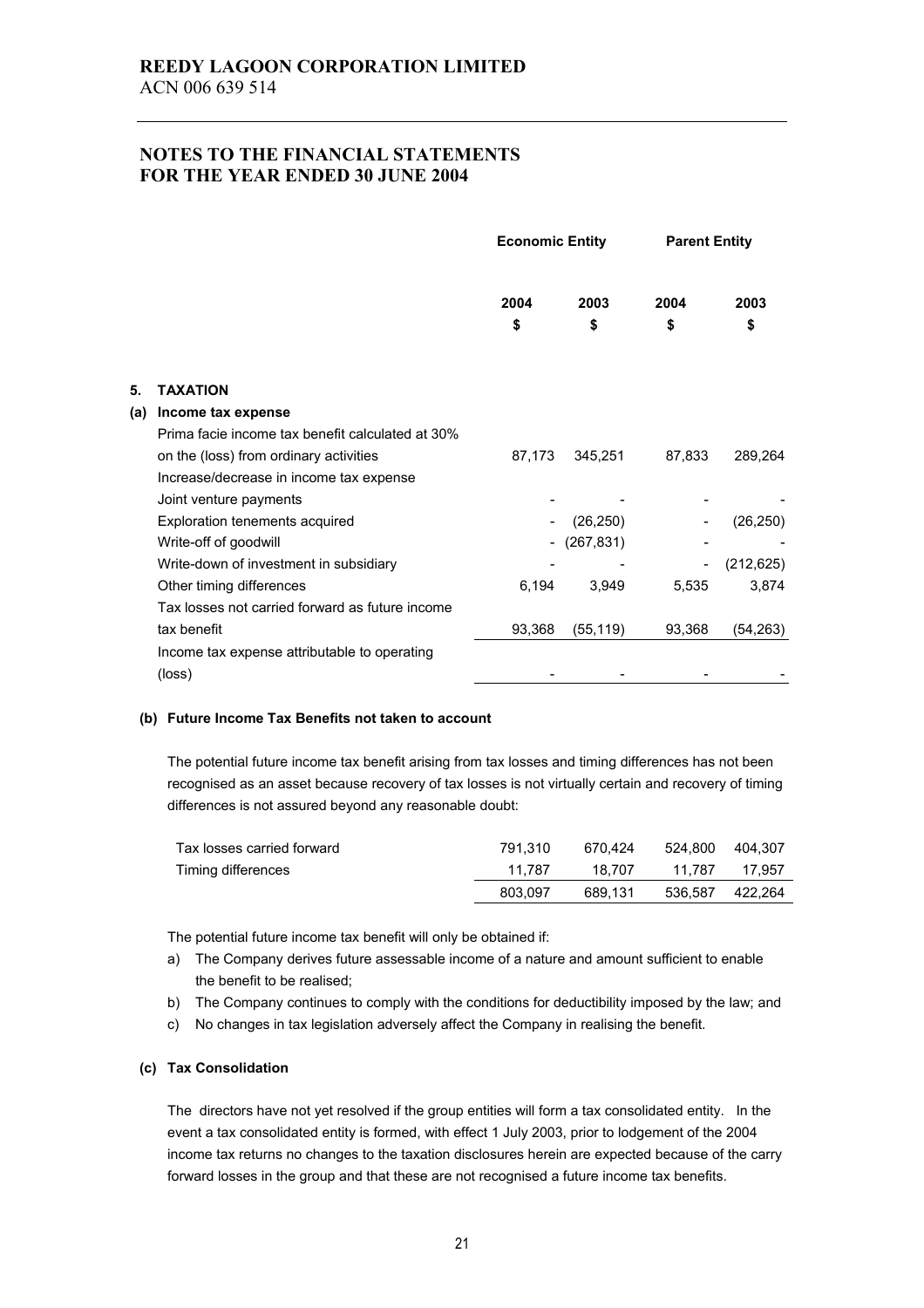|    |                    |             | <b>Economic Entity</b> |            | <b>Parent Entity</b> |            |
|----|--------------------|-------------|------------------------|------------|----------------------|------------|
|    |                    | <b>Note</b> | 2004<br>\$             | 2003<br>\$ | 2004<br>\$           | 2003<br>\$ |
| 6. | <b>CASH ASSETS</b> |             |                        |            |                      |            |
|    | Cash at bank       |             | 17,376                 | 3.900      | 17.376               | 3,900      |
|    | Term deposits      |             | 50,000                 | 45,000     | 50,000               | 45,000     |
|    |                    |             | 67,376                 | 48.900     | 67,376               | 48,900     |

The bank short term deposits mature within 60 days and pay interest at a weighted average interest rate of 3.7% at 30 June 2004. These deposits are held by the bank as a guarantee to Ministry of Energy and Resources.

| 7.  | <b>RECEIVABLES</b>                    |       |         |                              |                          |            |
|-----|---------------------------------------|-------|---------|------------------------------|--------------------------|------------|
|     | <b>GST</b> receivable                 |       | 10,843  | 1,331                        | 10,843                   | 1,031      |
|     |                                       |       | 10,843  | 1,331                        | 10,843                   | 1,031      |
| 8.  | <b>OTHER FINANCIAL ASSETS</b>         |       |         |                              |                          |            |
|     | Investments in controlled entities    |       |         |                              |                          |            |
|     | Unlisted shares at cost               |       |         |                              | 708,751                  | 708,751    |
|     | Provision for diminution              | 20    |         |                              | (708, 751)               | (708, 751) |
|     |                                       |       |         | $\qquad \qquad \blacksquare$ | $\overline{\phantom{a}}$ |            |
| 9.  | <b>INTANGIBLES</b>                    |       |         |                              |                          |            |
|     | Goodwill at cost                      |       |         |                              |                          |            |
|     | Movements in intangibles              |       |         |                              |                          |            |
|     | Goodwill on acquisition of controlled |       |         |                              |                          |            |
|     | entity                                | 14(c) |         | 892,769                      |                          |            |
|     | Write-off of goodwill                 |       |         | (892, 769)                   |                          |            |
|     |                                       |       |         |                              |                          |            |
| 10. | <b>PAYABLES</b>                       |       |         |                              |                          |            |
|     | Trade creditors and accruals          |       | 6,029   | 7,920                        | 6,029                    | 5,420      |
|     | Loan - Chromite Pty Ltd               | 17    | 364,352 | 299,418                      | 249,143                  | 184,209    |
|     | Loan - Cropten Pty Ltd                | 17    | 88,565  | 74,043                       | 19,351                   | 4,829      |
|     | Loan - Geophysical Exploration        |       |         |                              |                          |            |
|     | Consultants Pty Ltd                   | 17    | 17,000  | 17,000                       | 17,000                   | 17,000     |
|     | $Lean - G$ Fethers                    | 17    | 105,000 |                              | 105,000                  |            |
|     |                                       |       | 580,946 | 398,381                      | 396,523                  | 211,458    |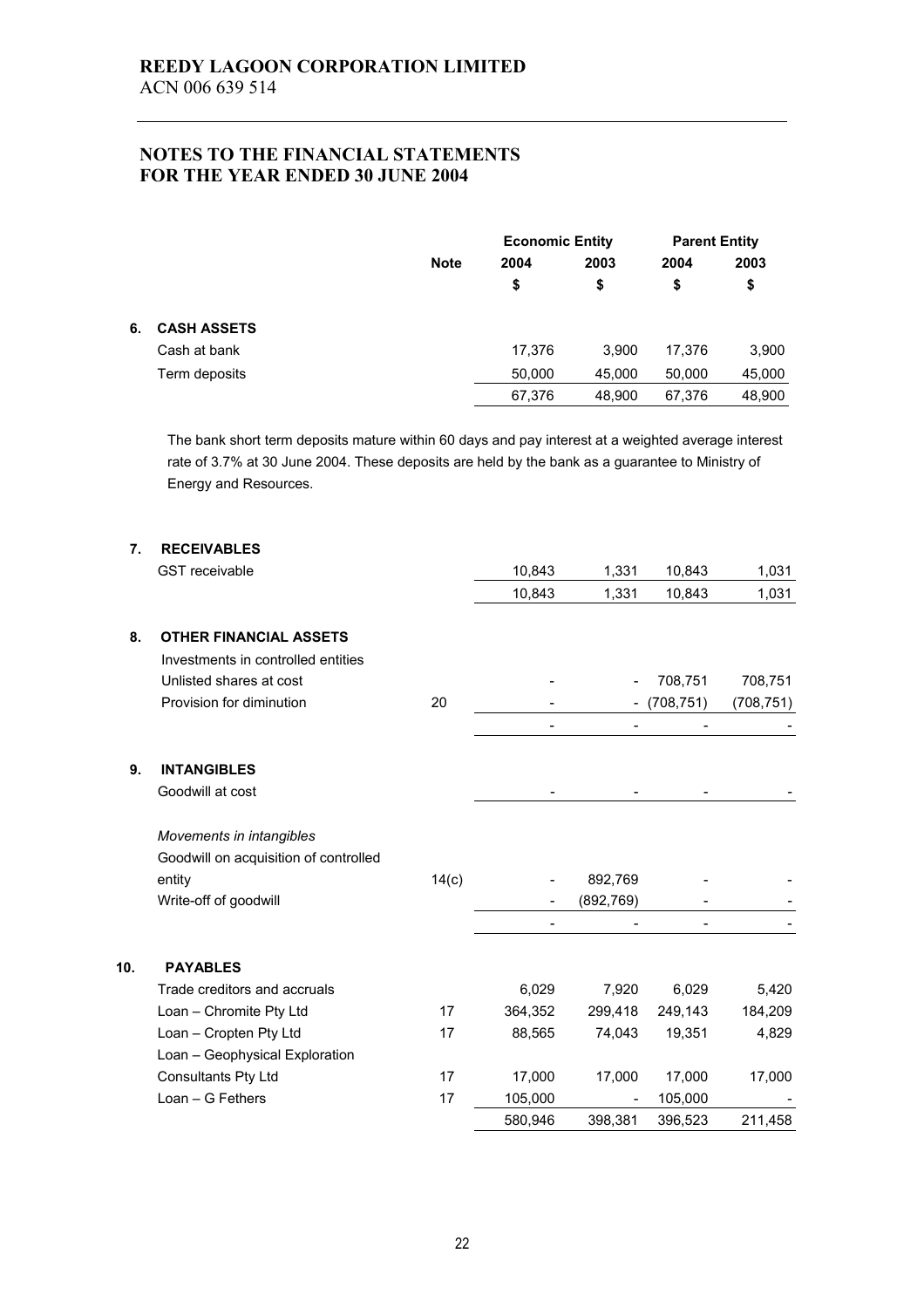|                                                                                        | <b>Economic Entity</b> |                     | <b>Parent Entity</b> |           |
|----------------------------------------------------------------------------------------|------------------------|---------------------|----------------------|-----------|
| <b>Note</b>                                                                            | 2004                   | 2003                | 2004                 | 2003      |
|                                                                                        | \$                     | \$                  | \$                   | \$        |
| <b>11. CONTRIBUTED EQUITY</b>                                                          |                        |                     |                      |           |
| Issued and paid up share capital of                                                    |                        |                     |                      |           |
| 23,490,501 (2003: 22,593,835) ordinary                                                 |                        |                     |                      |           |
| shares fully paid comprising:<br>9,298,426 shares issued for cash (2003:<br>8,401,760) |                        | 1,592,885 1,456,885 | 1,592,885            | 1,456,885 |
| 4,050,005 shares issued as consideration for                                           |                        |                     |                      |           |
| acquisition of 100% of capital of Osprey Gold NL                                       | 708,751                | 708,751             | 708,751              | 708,751   |
| 500,000 shares issued as consideration for the                                         |                        |                     |                      |           |
| acquisition of exploration properties                                                  | 87,500                 | 87,500              | 87,500               | 87,500    |
| 9,642,070 shares allotted from Asset Revaluation                                       |                        |                     |                      |           |
| Reserve in 1987. (Mineral exploration tenements                                        |                        |                     |                      |           |
| were subsequently revalued downwards with                                              |                        |                     |                      |           |
| decrement taken to accumulated losses)                                                 |                        | 4,821,035 4,821,035 | 4,821,035            | 4,821,035 |
| Cost of share issue                                                                    | (8, 214)               | (8, 214)            | (8, 214)             | (8, 214)  |
|                                                                                        |                        | 7,201,957 7,065,957 | 7,201,957            | 7,065,957 |
| <b>Movements in Contributed Equity</b>                                                 |                        |                     |                      |           |
| Balance at beginning of year                                                           |                        | 7,065,957 6,253,256 | 7,065,957            | 6,253,256 |
| 60,000 (2003: 4,644,005) ordinary shares issued at                                     |                        |                     |                      |           |
| 17.5 cents per share                                                                   | 10,500                 | 812,701             | 10,500               | 812,701   |
| 836,666 ordinary shares at 15 cents per share                                          | 125,500                |                     | 125,500              |           |
| Balance at end of year                                                                 | 7,201,957 7,065,957    |                     | 7,201,957            | 7,065,957 |

In the previous periods the Company granted 1,200,000 options at an exercise price of \$0.50 per share and expiry date of 31 December 2004, and 1,200,000 options were granted with an exercise price of \$0.50 per share and expiry date of 31 December 2005. During the year:

- 2,150,000 options at an exercise price of \$0.50 per shares lapsed unexercised on the 31 December 2003 expiry date; and
- the following options were granted:

| <b>Number</b> | <b>Exercise Price</b> | <b>Expiry Date</b> |
|---------------|-----------------------|--------------------|
| 900.000       | \$0.30                | 30 September 2004  |
| 333.333       | \$0.30                | 30 November 2006   |
| 1.200.000     | \$0.50                | 31 December 2006   |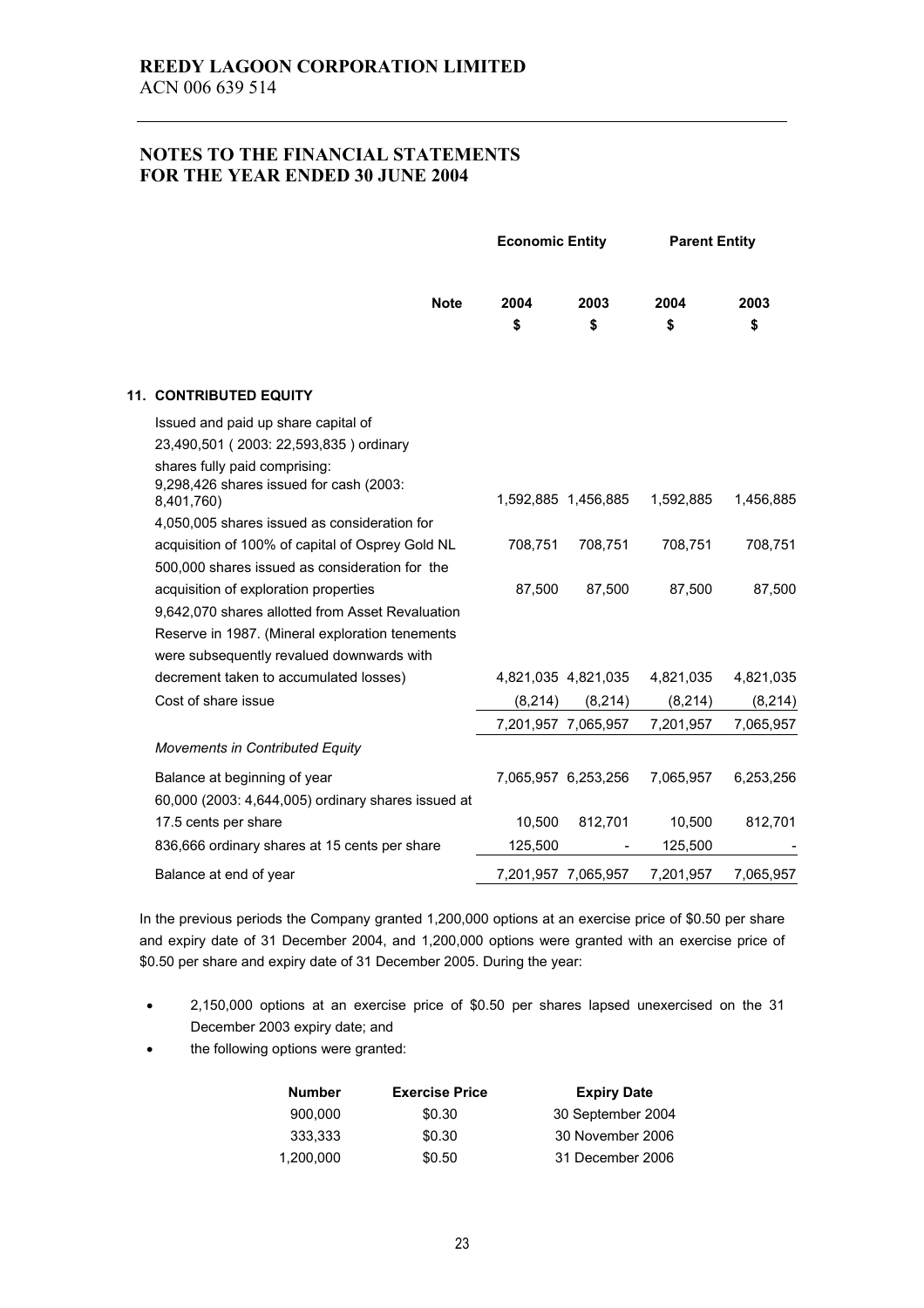#### **11. CONTRIBUTED EQUITY (CONTINUED)**

At the end of the period 4,833,333 shares remain unissued in respect of these options. None of the options granted have been exercised.

Holders of ordinary shares are entitled to receive dividends as declared from time to time and are entitled to one vote per share at shareholders' meetings.

In the event of winding up of the Company ordinary shareholders rank after all other shareholders and creditors and are fully entitled to any proceeds of liquidation.

|     |                                                           |             | <b>Economic Entity</b> |                              | <b>Parent Entity</b> |            |
|-----|-----------------------------------------------------------|-------------|------------------------|------------------------------|----------------------|------------|
|     |                                                           | <b>Note</b> | 2004                   | 2003                         | 2004                 | 2003       |
|     |                                                           |             | \$                     | \$                           | \$                   | \$         |
| 12. | <b>ACCUMULATED LOSSES</b>                                 |             |                        |                              |                      |            |
|     | Accumulated Losses at beginning of year                   |             | 7,414,107              | 6,263,270                    | 7,227,484            | 6,263,270  |
|     | Net Loss                                                  |             | 290,577                | 1,150,837                    | 292,777              | 964,214    |
|     |                                                           |             |                        |                              |                      |            |
|     | Accumulated Losses at end of year                         |             | 7,704,684              | 7,414,107                    | 7,520,261            | 7,227,484  |
| 13. | <b>TOTAL EQUITY/(DEFICIENCY)</b><br><b>RECONCILIATION</b> |             |                        |                              |                      |            |
|     | Total (deficiency) at beginning of year                   |             | (348, 150)             | (10, 014)                    | (161, 527)           | (10, 014)  |
|     | Total changes in equity recognised in                     |             |                        |                              |                      |            |
|     | <b>Statement of Financial Performance</b>                 |             |                        | $(290, 577)$ $(1, 150, 837)$ | (292, 777)           | (964, 214) |
|     | <b>Contributions of Equity</b>                            |             | 136,000                | 812,701                      | 136,000              | 812,701    |
|     | Total (deficiency) at end of period                       |             | (502, 727)             | (348, 150)                   | (318, 304)           | (161, 527) |
|     |                                                           |             |                        |                              |                      |            |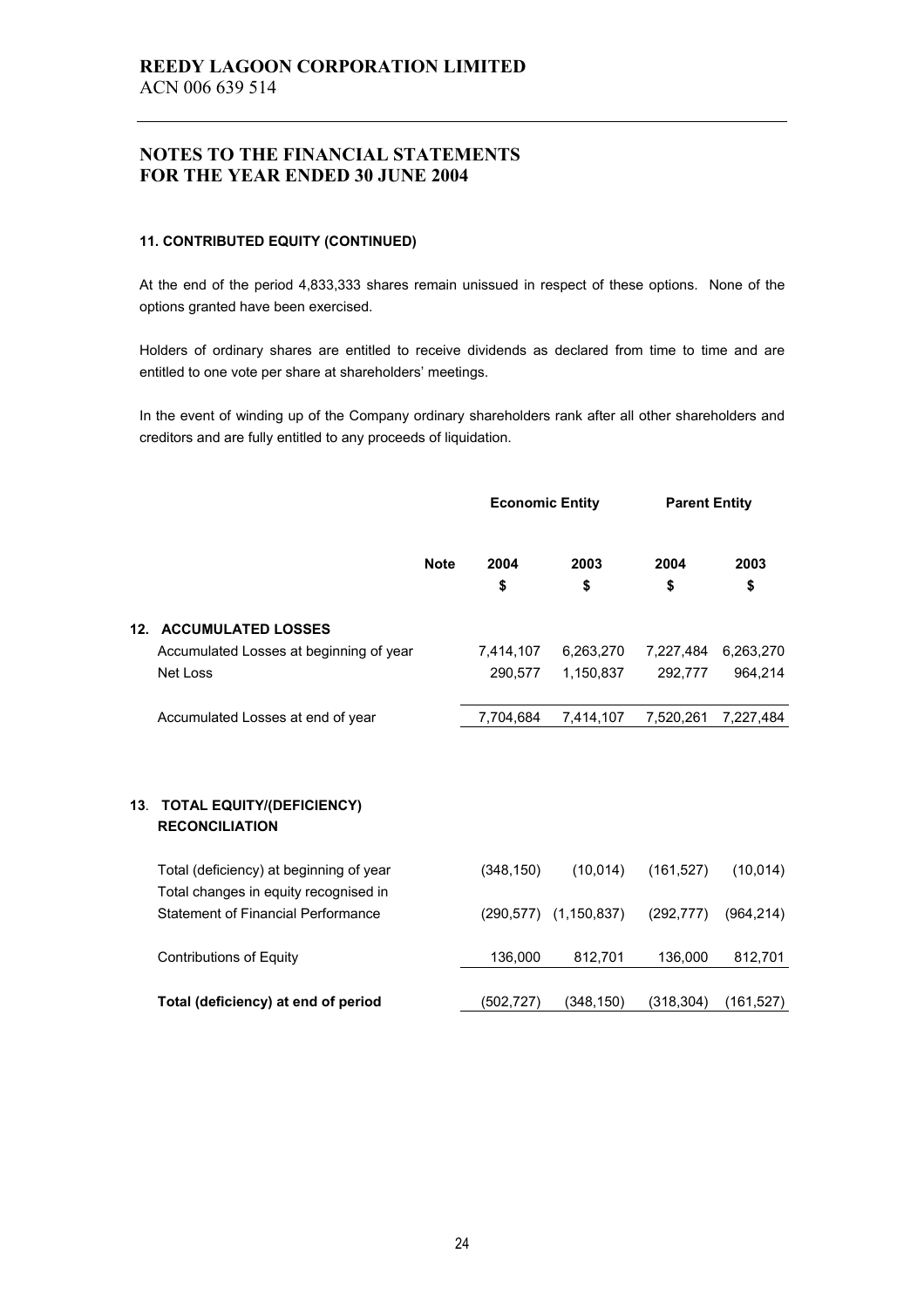#### **14. NOTES TO THE STATEMENT OF CASH FLOWS**

|     |                                                                                                                                                                                                                                                                                                                                                                 |             |            | <b>Economic Entity</b> |                              | <b>Parent Entity</b> |
|-----|-----------------------------------------------------------------------------------------------------------------------------------------------------------------------------------------------------------------------------------------------------------------------------------------------------------------------------------------------------------------|-------------|------------|------------------------|------------------------------|----------------------|
|     |                                                                                                                                                                                                                                                                                                                                                                 | <b>Note</b> | 2004<br>\$ | 2003<br>\$             | 2004<br>\$                   | 2003<br>\$           |
| (a) | <b>Reconciliation of Cash</b><br>For the purpose of the Statement of<br>Cash Flows, cash includes Cash on<br>hand and deposits at call with banks or<br>financial institutions. Cash at the end of<br>the financial year as shown in the<br>statement of cash flows is reconciled to<br>the related items in the statement of<br>financial position as follows: |             |            |                        |                              |                      |
|     | Cash assets                                                                                                                                                                                                                                                                                                                                                     | 6           | 67,376     | 48,900                 | 67,376                       | 48,900               |
|     | (b) Reconciliation of (Loss) from ordinary<br>activities after Income Tax to net cash<br>(used in) operating activities<br>(Loss) from ordinary activities after Income                                                                                                                                                                                         |             |            |                        |                              |                      |
|     | Tax<br>Prospectus costs recognised in financing<br>activities                                                                                                                                                                                                                                                                                                   |             |            | (290,577) (1,150,837)  | (292, 777)                   | (964, 214)           |
|     | Provisions and non cash write-offs<br>Changes in assets and liabilities adjusted<br>for effects of the purchase of controlled<br>entities during the financial year                                                                                                                                                                                             |             |            | 980,269                |                              | 796,251              |
|     | Decrease (Increase) in receivables                                                                                                                                                                                                                                                                                                                              |             | (9, 512)   | 35,706                 | (9,812)                      | 35,706               |
|     | Decrease (Increase) in prepayments                                                                                                                                                                                                                                                                                                                              |             |            | 2,313                  | $\qquad \qquad \blacksquare$ | 2,313                |
|     | Increase/(decrease) in accounts payable                                                                                                                                                                                                                                                                                                                         |             | (1,891)    | (40, 075)              | (1, 165)                     | (42, 575)            |
|     | Net Cash (used in) operating activities                                                                                                                                                                                                                                                                                                                         |             | (301, 980) | (172, 624)             | (303, 754)                   | (172, 519)           |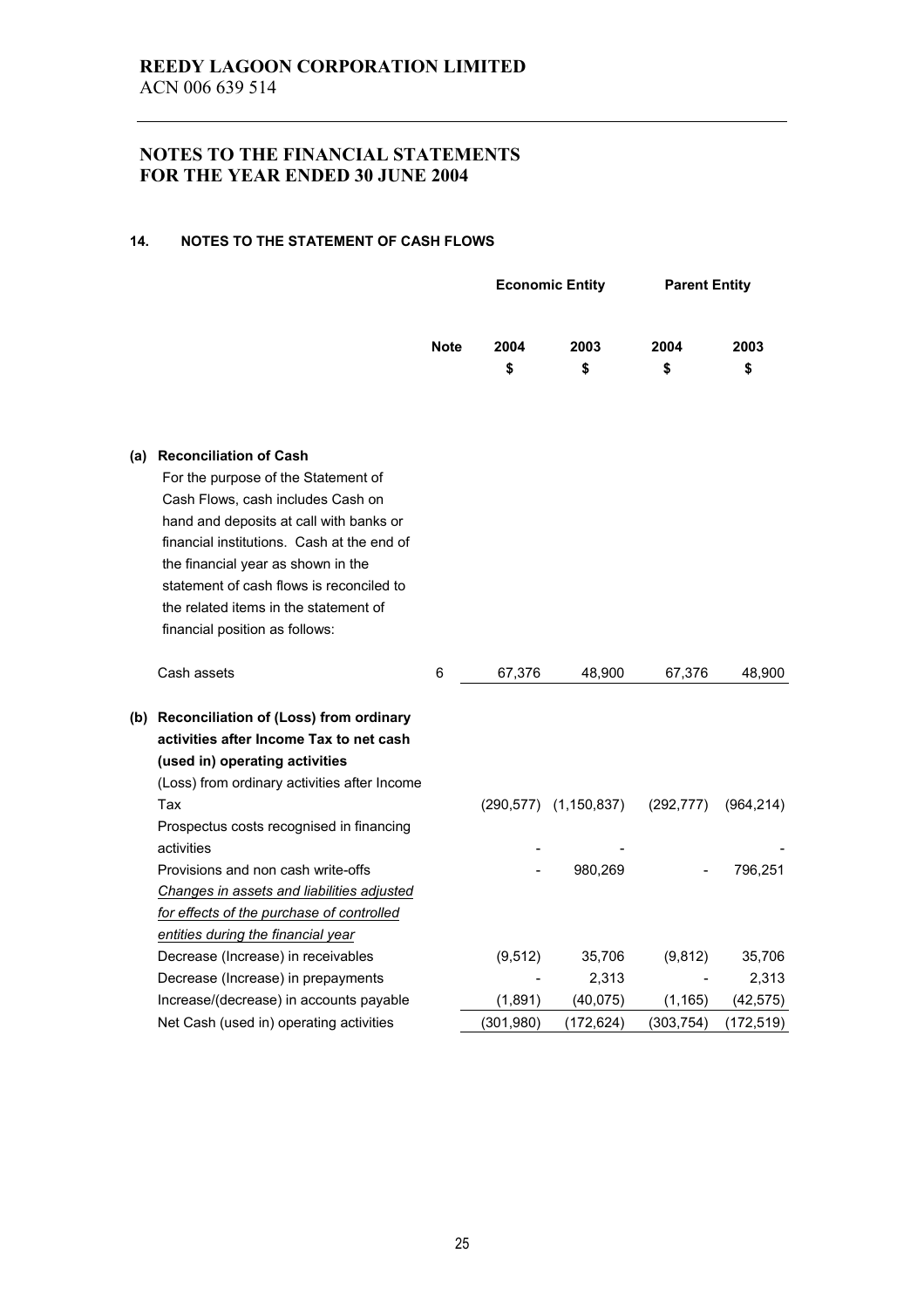#### **14. NOTES TO THE STATEMENT OF CASH FLOWS (continued)**

|     |                                             |             | <b>Economic Entity</b> |            |
|-----|---------------------------------------------|-------------|------------------------|------------|
|     |                                             | <b>Note</b> | 2004                   | 2003       |
|     |                                             |             | \$                     | \$         |
| (c) | Entities acquired during the year           |             |                        |            |
|     | During the year 100% of controlled entity   |             |                        |            |
|     | Osprey Gold NL was acquired. Details of     |             |                        |            |
|     | the aggregate amount of the transaction     |             |                        |            |
|     | are as follows                              |             |                        |            |
|     | Purchase Consideration satisfied by         |             |                        |            |
|     | issue of Reedy shares                       |             |                        | 708,751    |
|     | Cash acquired                               |             |                        | (10)       |
|     | Outflow / (inflow) of cash                  |             |                        | (10)       |
|     | Fair value of assets and (liabilities) held |             |                        |            |
|     |                                             |             |                        |            |
|     | at the acquisition date<br>Cash             |             |                        |            |
|     |                                             |             |                        | 10         |
|     | Receivables                                 |             |                        | 300        |
|     | <b>Exploration Properties</b>               |             |                        |            |
|     | Loans due to - Chromite Pty Ltd             |             |                        | (115, 209) |
|     | - Cropten Pty Ltd                           |             |                        | (69, 119)  |
|     |                                             |             |                        | (184, 018) |
|     | Goodwill on acquisition                     |             |                        | 892,769    |
|     | Consideration                               |             |                        | 708,751    |

#### **15. INTEREST IN JOINT VENTURE OPERATIONS**

On 30 June 2003 an agreement was executed with Redport Limited, Axburgh Investments Pty Ltd, Jagen Pty Ltd and Sked Pty Ltd ("the joint venture partners") in respect of base metal and gold interests in EL 2622 (Edward Creek Base Metals Joint Venture). RLC is the manager but the joint venture partners may elect to replace RLC at any time. The joint venture partners may earn an 80% interest in base metals and gold resources within the tenement area. Whilst the joint venture partners elect to continue in the venture they will be obliged to pay RLC \$30,000 each quarter until the commencement of commercial production.

#### **16. DIRECTORS' REMUNERATION**

None of the directors of the Company have received emoluments during the year ended 30 June 2004 (30 June 2003: \$Nil). Payments by the consolidated entity to companies associated with the directors are detailed in Note 17.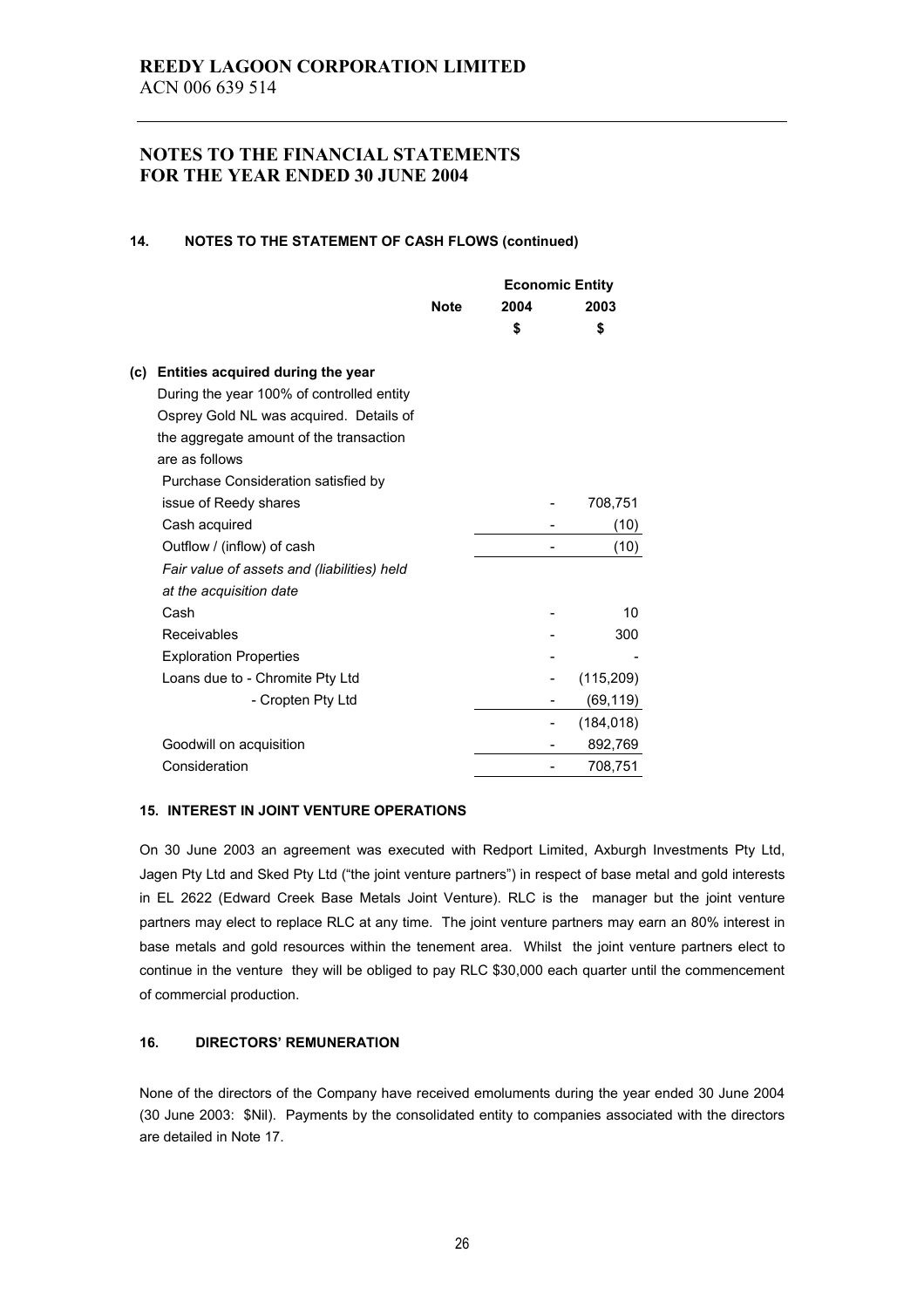#### **17. RELATED PARTY TRANSACTIONS**

The names of each person holding the position of Director of Reedy Lagoon Corporation Limited during the financial year were:

| G.H. Fethers  | (appointed 24 September 1986) |
|---------------|-------------------------------|
| H. Rutter     | (appointed 24 August 2000)    |
| A.C.D. Watson | (appointed 22 November 2000)  |
| A.D. Wischer  | (appointed 24 September 1986) |

Directors' transactions in shares and share options are detailed in the directors' report.

Other transactions with the consolidated entity:

- (i) G.H. Fethers is a director and shareholder of Chromite Pty Ltd, which provides the services of geologists, including Mr. Fethers, to the consolidated entity. The services were provided on an 'as required' basis at normal commercial rates following an agreement to defer commencement of the management contract between the Company and Chromite approved on 22 November 2000. During the current and previous financial years Chromite, being a director related entity of Reedy Lagoon Corporation Ltd has advanced funds and deferred repayment of fees charged. Chromite has subordinated its loan to the interests of other creditors. Amounts payable to Chromite at balance date are included in payables as interest-free liabilities. Refer to note 10.
- (ii) Mr. Fethers and Mr. Rutter are directors and shareholders of Cropten Pty Ltd, which provides office space and equipment, together with services including secretarial to the consolidated entity at normal commercial rates. During the current and previous financial years Cropten, being a director related entity of Reedy Lagoon Corporation Ltd, has deferred repayment of fees charged. Cropten has subordinated its loan to the interests of other creditors. Amounts payable to Cropten at balance date are included in payables as interest-free liabilities. Refer to note 10.
- (iii) Geophysical Exploration Consultants (GEC) Pty Ltd is a company associated with Mr. Rutter. GEC provides exploration services to the consolidated entity on an 'as required' basis at normal commercial rates following GEC's agreement to defer commencement of the management contract between the Company and GEC approved on 22 November 2000. During the current financial year GEC, being a director related entity of Reedy Lagoon Corporation Ltd, has deferred repayment of fees charged. GEC has subordinated its loan to the interests of other creditors. Amounts payable to GEC at balance date are included in payables as interest-free liabilities. Refer to note 10.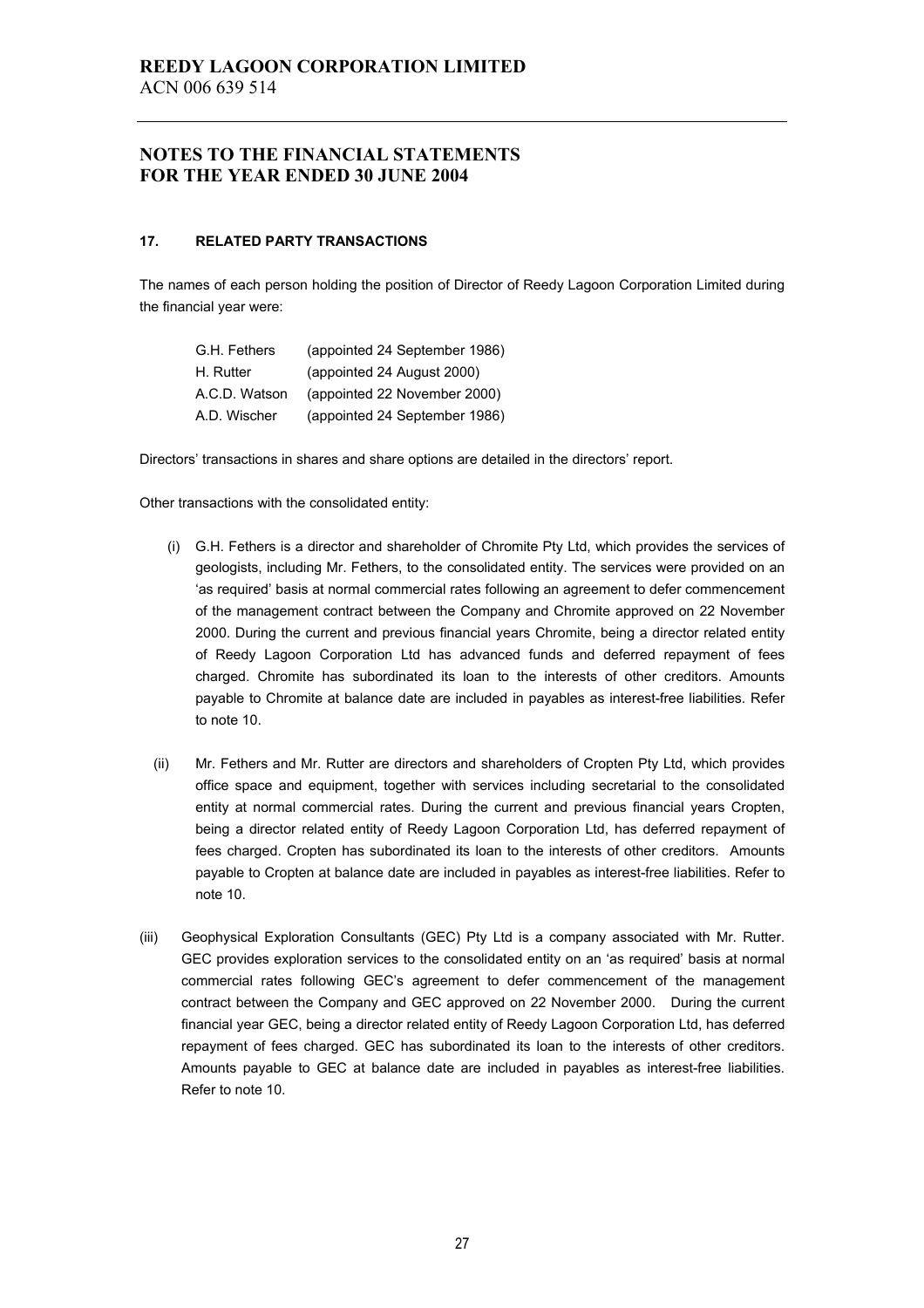#### **17. RELATED PARTY TRANSACTIONS (CONTINUED)**

(iv) Mr Fethers loaned the Company \$105,000 on 25 June 2004. The loan is interest free and repayable when the Company is able. Subsequent to the report period, on 28 July 2004, \$50,000 was repaid to Mr Fethers following a private placement of shares.

Fees invoiced by director related entities during the year were as follows:

|                 |             | <b>Economic Entity</b> |        | <b>Parent Entity</b>     |        |
|-----------------|-------------|------------------------|--------|--------------------------|--------|
| <b>Director</b> | <b>Note</b> |                        |        |                          |        |
| related entity  |             | 2004                   | 2003   | 2004                     | 2003   |
| Chromite        | 17(i)       | 79.405                 | 72,823 | 79.405                   | 70,723 |
| Cropten         | 17(ii)      | 19,586                 | 19.498 | 19,586                   | 19,402 |
| <b>GEC</b>      | 17(iii)     | -                      | 33,900 | $\overline{\phantom{a}}$ | 33,900 |

#### **18. EXPLORATION EXPENDITURE COMMITMENTS**

Ongoing annual exploration expenditure is required to maintain title to the Company's mineral exploration tenements. No provision has been made in the accounts for these amounts as the amounts are expected to be fulfilled in the normal course of the operations of the Company.

Tenement expenditure is dependent upon exploration results and available cash resources. Expenditure commitments are also impacted upon and may be reduced where access to areas has been restricted by the existence of Native Title claims. At the date of this report claims for Native Title in respect of areas of all RLC's tenements except EL's 3032, 3281 and 3376 have been made under the Native Title Act.

The Statutory minimum expenditure requirement for the current twelve month tenures in relation to each of the tenements EL 2622, EL 2755, EL 2798, EL 2892 and EL 3208 is \$373,500, (2003: \$421,400) as the licences are subject to annual renewal.

Exploration Licences, 2755, 2798 and 2892 include land that is within the Woomera Prohibited Area. All exploration and mining activities within the Woomera Prohibited Area are subject to agreements with the Commonwealth of Australia. Licence agreements for EL's 2755, 2798 and 2892 between the Company and the Commonwealth were obtained on 27 February 2002 but expired on 21 January 2003. No new licence has been issued by the Commonwealth of Australia, which has advised that it is reviewing the licence documentation.

Exploration Licence 3208 incorporates land that is Reserved Forest set aside under Section 50 of the Forest Act 1958 as part of the Thomson River Forest Reserve (Gaz 1984 P235). The Licence area is within the Thomson Catchment and is subject to a Land Use Determination pursuant to section 23 of the Soil Conservation and Land Utilization Act 1958.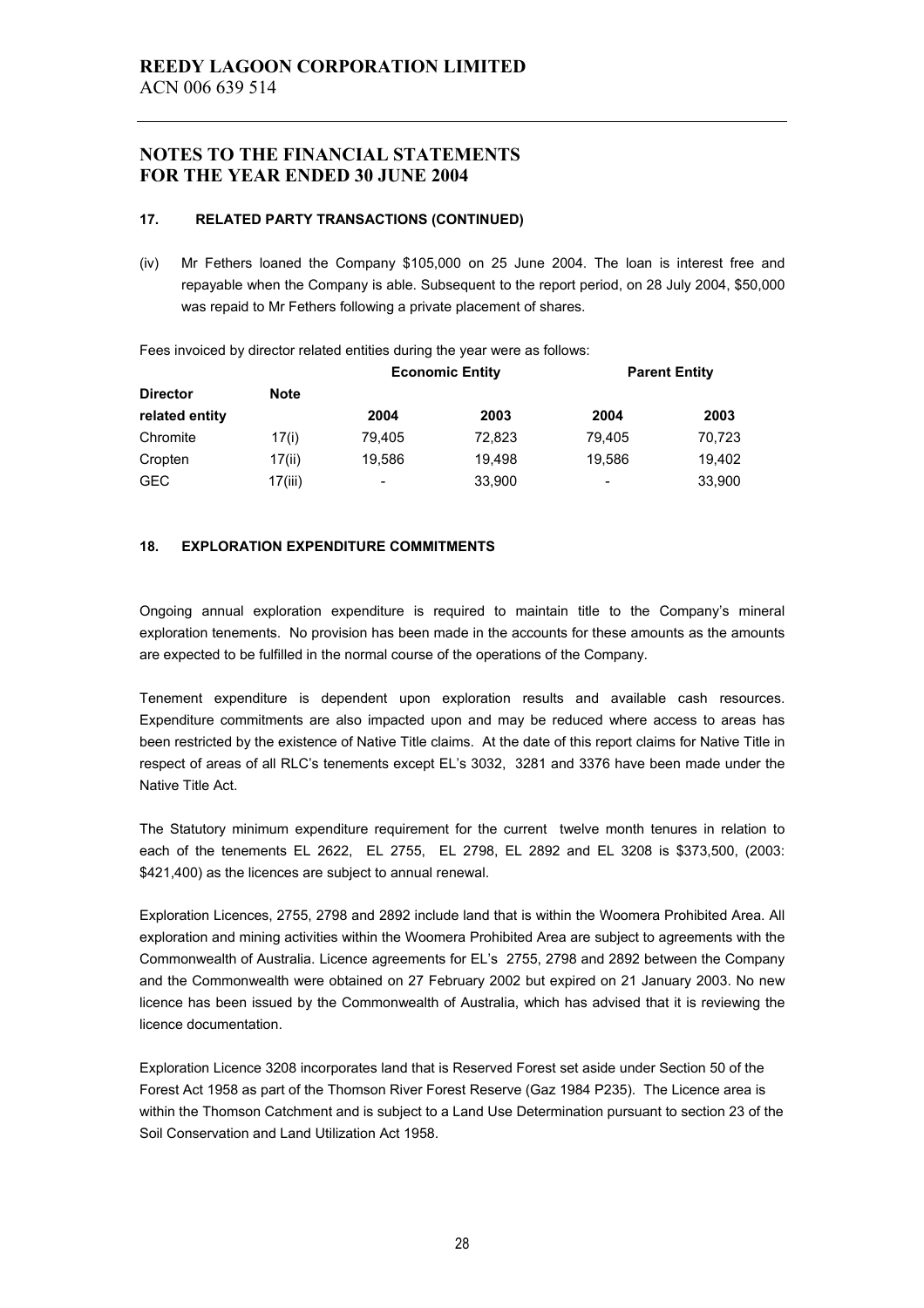#### **18. EXPLORATION EXPENDITURE COMMITMENTS (CONTINUED)**

The objective of the Land Use Determination is to provide management guidelines to maintain acceptable quality, quantity and perenniality of water harvested from the catchment.

To protect the integrity of the water supply within the Thomson storage, earthworks are required to be kept to a minimum and any effluent and waste disposal will be in accordance with guidelines approved by the Department of Natural Resources and Environment in consultation with Melbourne Water.

Expenditure requirements for EL 3032, EL 3281 and EL 3376 are expected to total \$125,700 (2003 : \$125,700 but may be less if regulatory conditions cause further delays to planned work. The current terms of exploration licences EL 3032, EL 3281, and EL 3376 expired on 21 June 1999. An application for renewal has been lodged in respect of each of these tenements and whilst these licences remain "pending renewal" there is no minimum expenditure requirement. These tenements cover an area proclaimed as a National Box and Ironbark Park. Exploration and mining activities within this Park may only continue with the consent of the Minister for Sustainability and Environment under Section 40 of the of the National Parks Act, 1975.

The Statutory expenditure requirement is subject to negotiation with the relevant state department, and expenditure commitments may be varied between tenements, or reduced subject to reduction of exploration area and/or relinquishment of non-prospective tenements.

#### **19. CONTINGENT LIABILITIES**

#### **Guarantees**

The company has provided a letter of support undertaking to provide financial support in the form of working capital to its wholly owned subsidiary Osprey Gold N.L. At 30 June 2004, total liabilities of Osprey Gold N.L. exceeded total assets by \$186,623. Of this deficiency, \$184,423 relates to loans from related parties that have been subordinated to the interest of other creditors.

#### **20. CONTROLLED ENTITIES**

Interest in controlled entities:

| <b>Name</b>      | Country of    | <b>Ordinary share</b><br>consolidated entity interest |      |  |
|------------------|---------------|-------------------------------------------------------|------|--|
|                  | incorporation |                                                       |      |  |
|                  |               | 2004                                                  | 2003 |  |
|                  |               | %                                                     | %    |  |
| Osprey Gold N.L. | Australia     | 100%                                                  | 100% |  |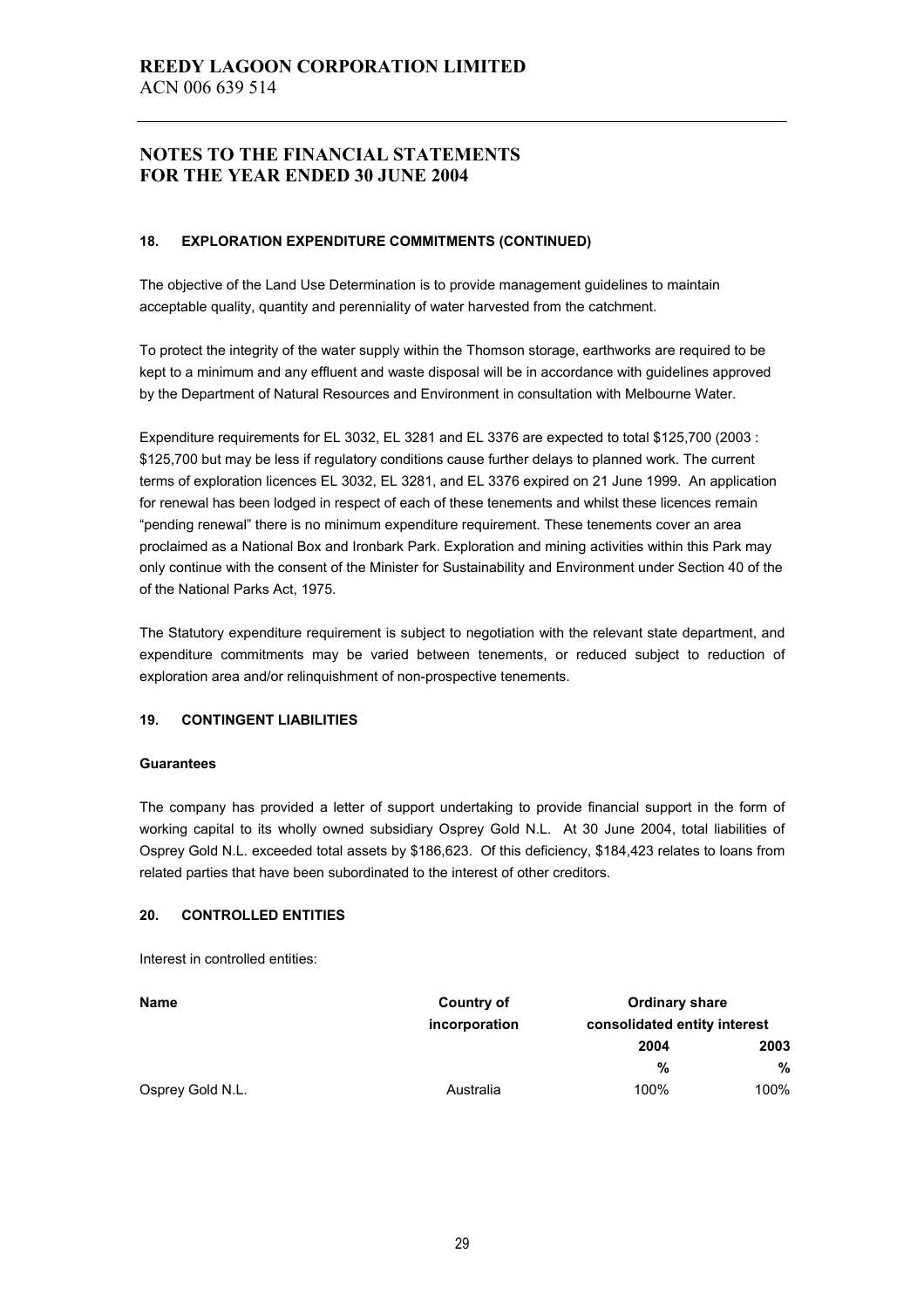#### **21. ADDITIONAL FINANCIAL INSTRUMENTS DISCLOSURE**

#### **(a) Interest rate risk exposures**

The Economic Entity's exposure to interest rate risk and the effective weighted average interest rate for classes of financial assets and financial liabilities is set out below:

|                              |                 | <b>Floating</b> |                | Fixed interest maturing in: |                |                |              |
|------------------------------|-----------------|-----------------|----------------|-----------------------------|----------------|----------------|--------------|
|                              | <b>Note</b>     | Interest        |                |                             |                | Non            |              |
|                              |                 | rate            | 1 year         | Over 1 to                   | More than      | Interest       |              |
|                              |                 |                 | or less        | 5 years                     | 5 years        | <b>Bearing</b> | <b>Total</b> |
| 30 June 2004                 |                 | \$              | \$             | \$                          | \$             | \$             | \$           |
| <b>Financial assets</b>      |                 |                 |                |                             |                |                |              |
| Cash assets                  | 6               | 67,376          |                |                             |                |                | 67,376       |
| Receivables                  | 7               |                 |                |                             |                | 10,843         | 10,843       |
|                              |                 | 67,376          |                | $\blacksquare$              | ۰              | 10,843         | 78,219       |
| Weighted average Interest    |                 | 3.0%            |                |                             |                |                |              |
| rate                         |                 |                 |                |                             |                |                |              |
| <b>Financial liabilities</b> |                 |                 |                |                             |                |                |              |
| Payables                     | 10              |                 |                |                             |                | 580,946        | 580,946      |
|                              |                 | $\blacksquare$  | $\blacksquare$ | $\blacksquare$              | ٠              | 580,946        | 580,946      |
| 30 June 2003                 | <b>Note</b>     |                 |                |                             |                |                |              |
| <b>Financial assets</b>      |                 |                 |                |                             |                |                |              |
| Cash assets                  | $6\phantom{1}6$ | 48,900          |                |                             |                |                | 48,900       |
| Receivables                  | 7               |                 | $\blacksquare$ | $\blacksquare$              |                | 1,331          | 1,331        |
|                              |                 | 48,900          | $\blacksquare$ | $\blacksquare$              | $\blacksquare$ | 1,331          | 50,231       |
| Weighted average Interest    |                 |                 |                |                             |                |                |              |
| rate                         |                 | 3.7%            |                |                             |                |                |              |
| <b>Financial liabilities</b> |                 |                 |                |                             |                |                |              |
| Payables                     | 10              |                 |                |                             |                | 398,381        | 398,381      |
|                              |                 |                 |                | ÷                           | ۰              | 398,381        | 398,381      |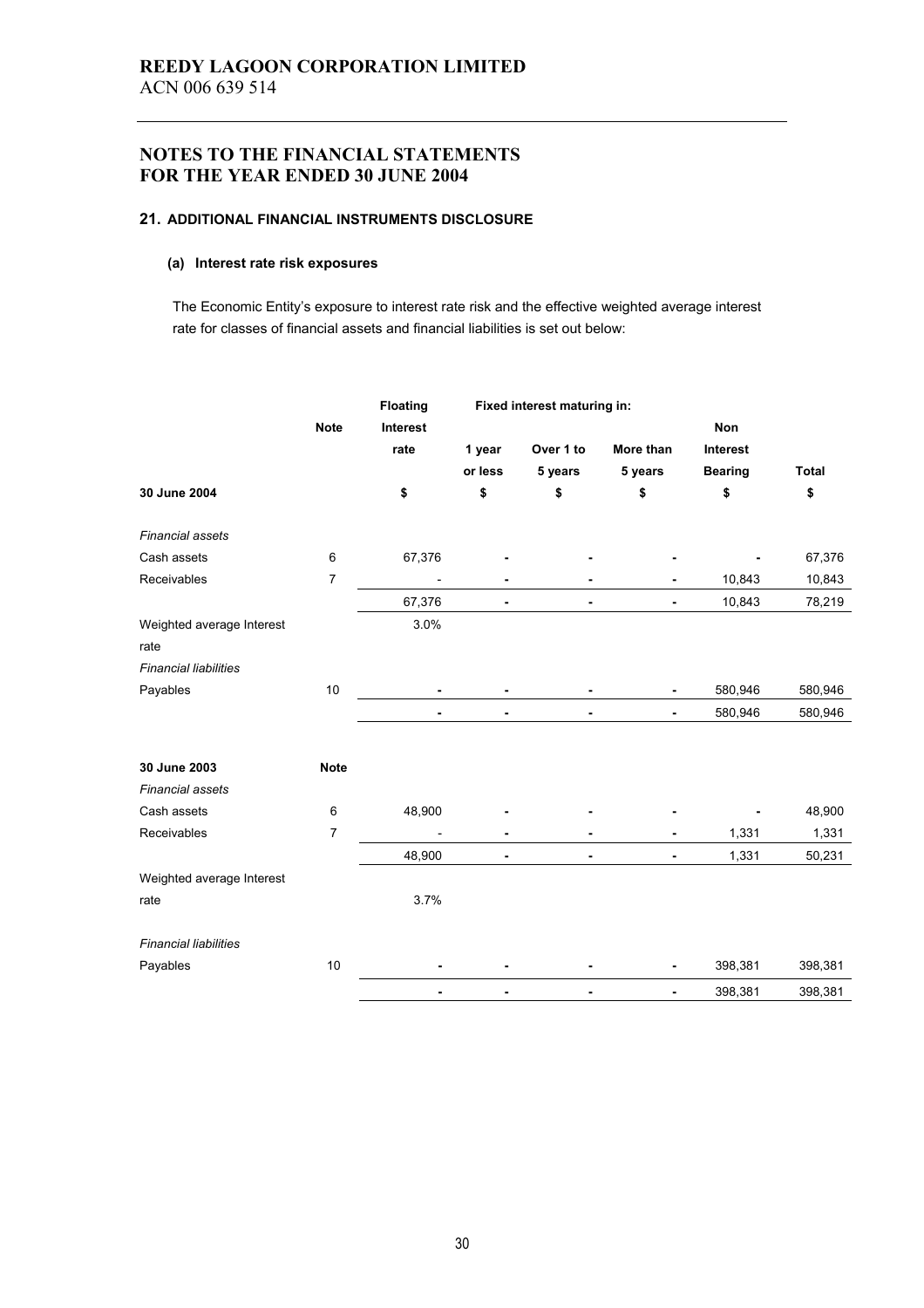#### **21. ADDITIONAL FINANCIAL INSTRUMENTS DISCLOSURE (CONTINUED)**

#### **(b) Credit risk exposures**

There is no credit risk associated with financial assets at 30 June 2004.

#### **(c) Net fair values of financial assets and liabilities**

Net fair values of financial assets and liabilities approximate their carrying value. No financial assets or financial liabilities are readily traded on organised markets in standardised form. The carrying amounts of cash at bank, term deposits, other debtors, accounts payable and interest free liabilities approximate net fair value. Financial assets where the carrying amount exceeds net fair values have not been written down as the Company intends to hold these assets to maturity.

#### **22. SEGMENT REPORTING**

The Company and its controlled entity operate within the minerals exploration industry. All operations are conducted solely within Australia.

#### **23. IMPACT OF ADOPTING AASB EQUIVALENTS TO IASB STANDARDS**

Australia is currently preparing for the introduction of International Financial Reporting Standards (IFRS) effective for financial years commencing 1 January 2005. This requires the production of accounting data for future comparative purposes at the beginning of the next financial year.

The company's management, along with its auditors, are assessing the significance of these changes and preparing for their implementation. An IFRS committee will be established to oversee and manage the company's transition to IFRS. We will seek to keep stakeholders informed as to the impact of these new standards as they are finalised.

Under AASB 2 *Share based Payments*, the company will be required to determine the fair value of options issued to directors as remuneration and recognise and expense in the Statement of Financial Performance. This standard is not limited to options and also extends to other forms of equity based remuneration. It applies to all share-based payments issued after 7 November 2002 which have not vested as at 1 January 2005. Reliable estimation of the future financial effects of this change in accounting policy is impracticable as the details of future equity based remuneration plans are unknown.

Income tax will be calculated based on the "balance sheet" approach, which will result in more deferred tax assets and liabilities and, as tax effects follow the underlying transaction, some tax effects will be recognised in equity.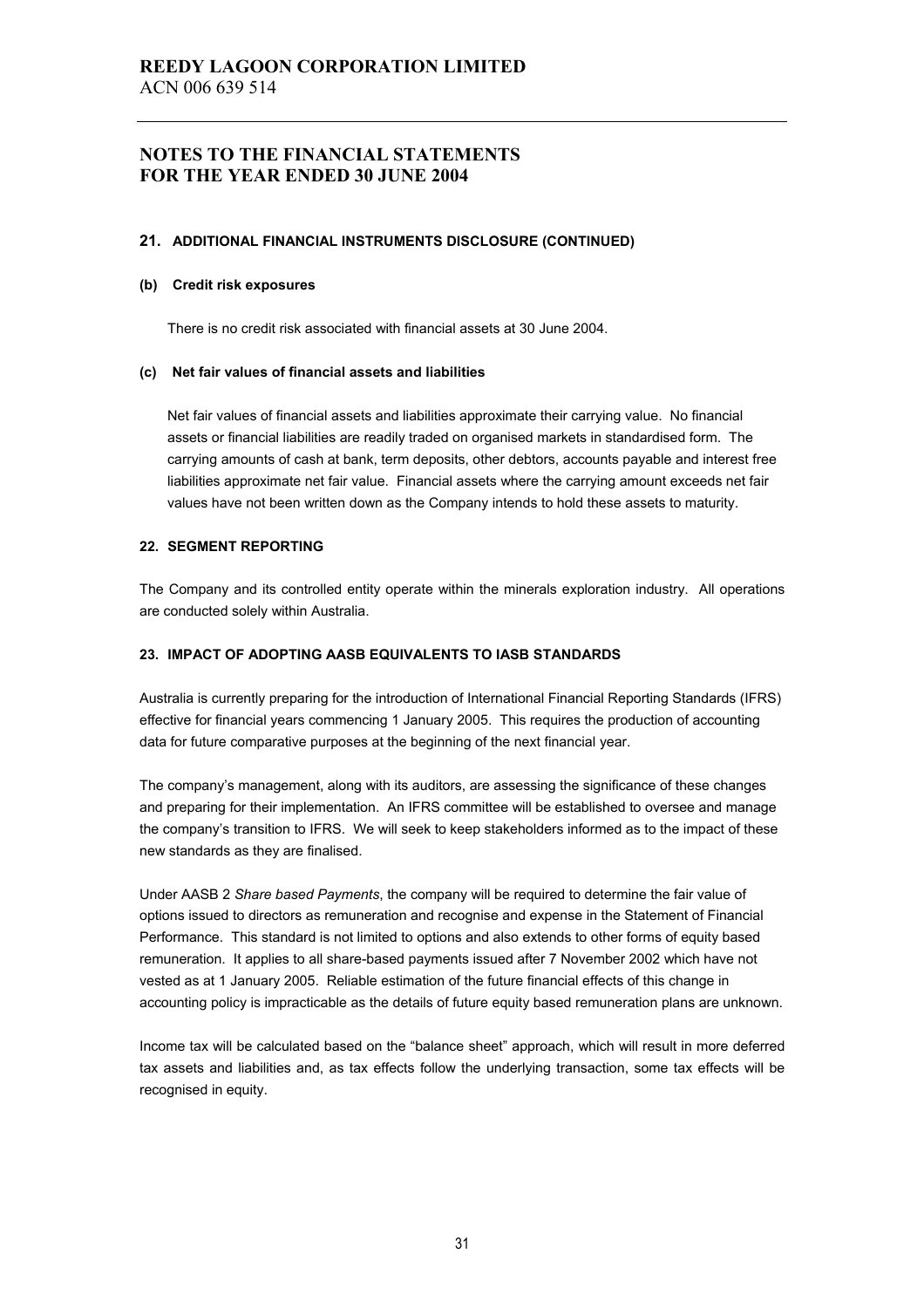#### **DIRECTORS' DECLARATION**

- 1. In the opinion of the directors of Reedy Lagoon Corporation Limited ("the Company"):
- (a) the financial statements and notes, set out on pages 14 to 31, are in accordance with the Corporations Act 2001, including:
	- (i) giving a true and fair view of the financial position of the Company and consolidated entity as at 30 June 2004 and of their performance, as represented by the results of their operations and their cash flows, for the year ended on that date; and
	- (ii) complying with Accounting Standards in Australia and the Corporations Regulations 2001; and
- (b) there are reasonable grounds to believe that the Company and the controlled entities identified in Note 20 will be able to pay their debts as and when they become due and payable.

Signed in accordance with a resolution of the directors:

G. H. FETHERS DIRECTOR

Dated at Melbourne this 5th day of October 2004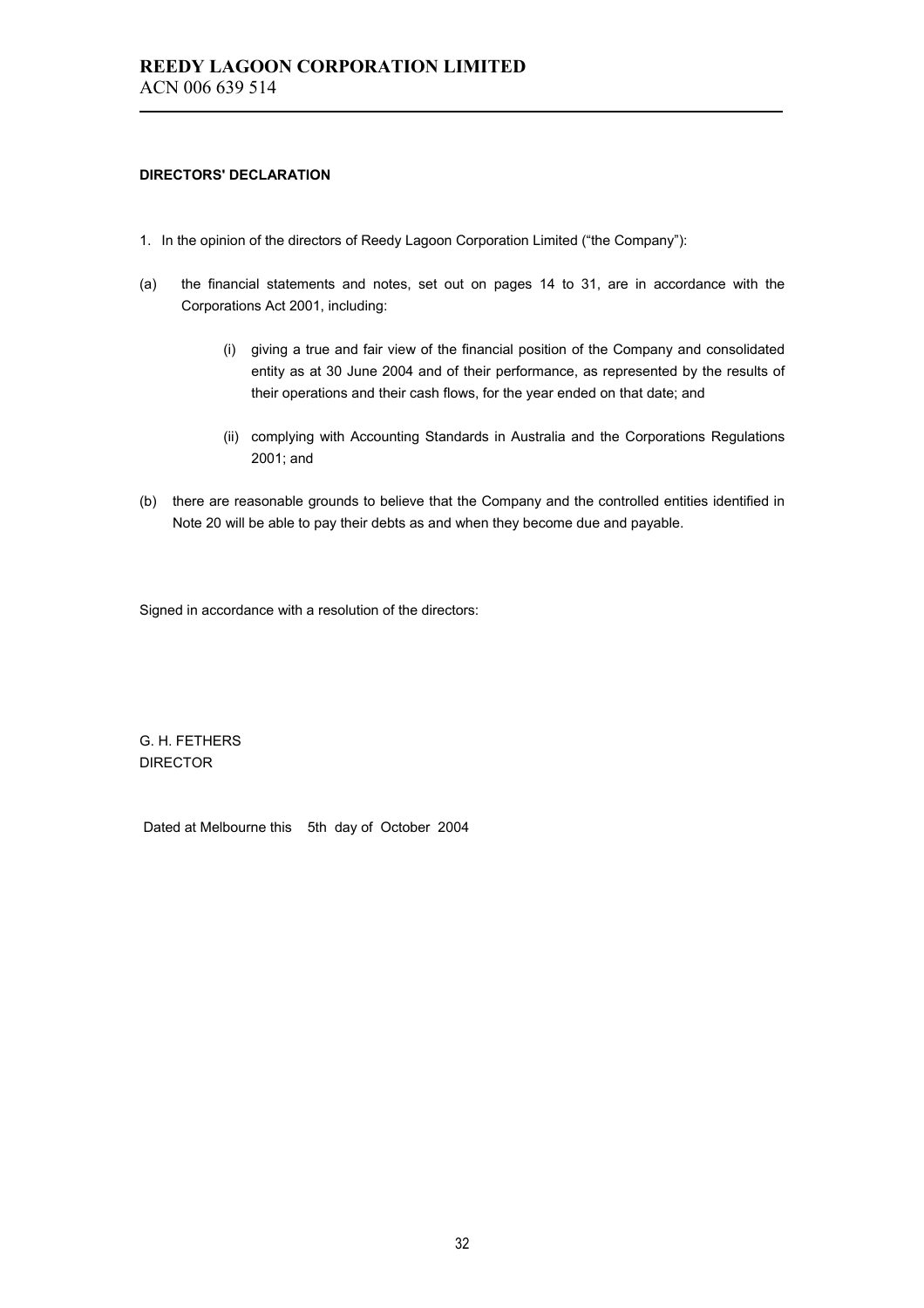

## Independent audit report to the members of Reedy Lagoon Corporation Limited

#### **Scope**

We have audited the financial report of Reedy Lagoon Corporation Limited ("the Company") for the financial year ended 30 June 2004, consisting of the statements of financial performance, statements of financial position, statements of cash flows, accompanying notes 1 to 23, and the directors' declaration set out on pages 14 to 32. The financial report includes the consolidated financial statements of the consolidated entity, comprising the Company and the entities it controlled at the end of the year or from time to time during the financial year. The Company's directors are responsible for the financial report. We have conducted an independent audit of this financial report in order to express an opinion on it to the members of the Company.

Our audit has been conducted in accordance with Australian Auditing Standards to provide reasonable assurance whether the financial report is free of material misstatement. Our procedures included examination, on a test basis, of evidence supporting the amounts and other disclosures in the financial report, and the evaluation of accounting policies and significant accounting estimates. These procedures have been undertaken to form an opinion whether, in all material respects, the financial report is presented fairly in accordance with Accounting Standards and other mandatory professional reporting requirements in Australia and statutory requirements so as to present a view which is consistent with our understanding of the Company's and the consolidated entity's financial position, and performance as represented by the results of their operations and their cash flows.

The audit opinion expressed in this report has been formed on the above basis.

#### Audit opinion

In our opinion, the financial report of Reedy Lagoon Corporation Limited is in accordance with:

- the Corporations Act 2001, including: a)
	- i. giving a true and fair view of the Company's and consolidated entity's financial position as at 30 June 2004 and of their performance for the year ended on that date; and
	- ii. complying with Accounting Standards in Australia and the Corporations Regulations 2001; and
- b) other mandatory professional reporting requirements in Australia.

#### Inherent Uncertainty Regarding Continuation as a Going Concern

Without qualification to the opinion expressed above, attention is drawn to the following matter. As a result of the matters described in Note 1(c), there is significant uncertainty whether Reedy Lagoon Corporation Limited will be able to continue as a going concern and therefore whether it will realise its assets and extinguish its liabilities in the normal course of business and at the amounts stated in the financial report.

KPMG

KPMG<br>King M Dimett

Kerry McDermott Partner

Melbourne 5 October 2004